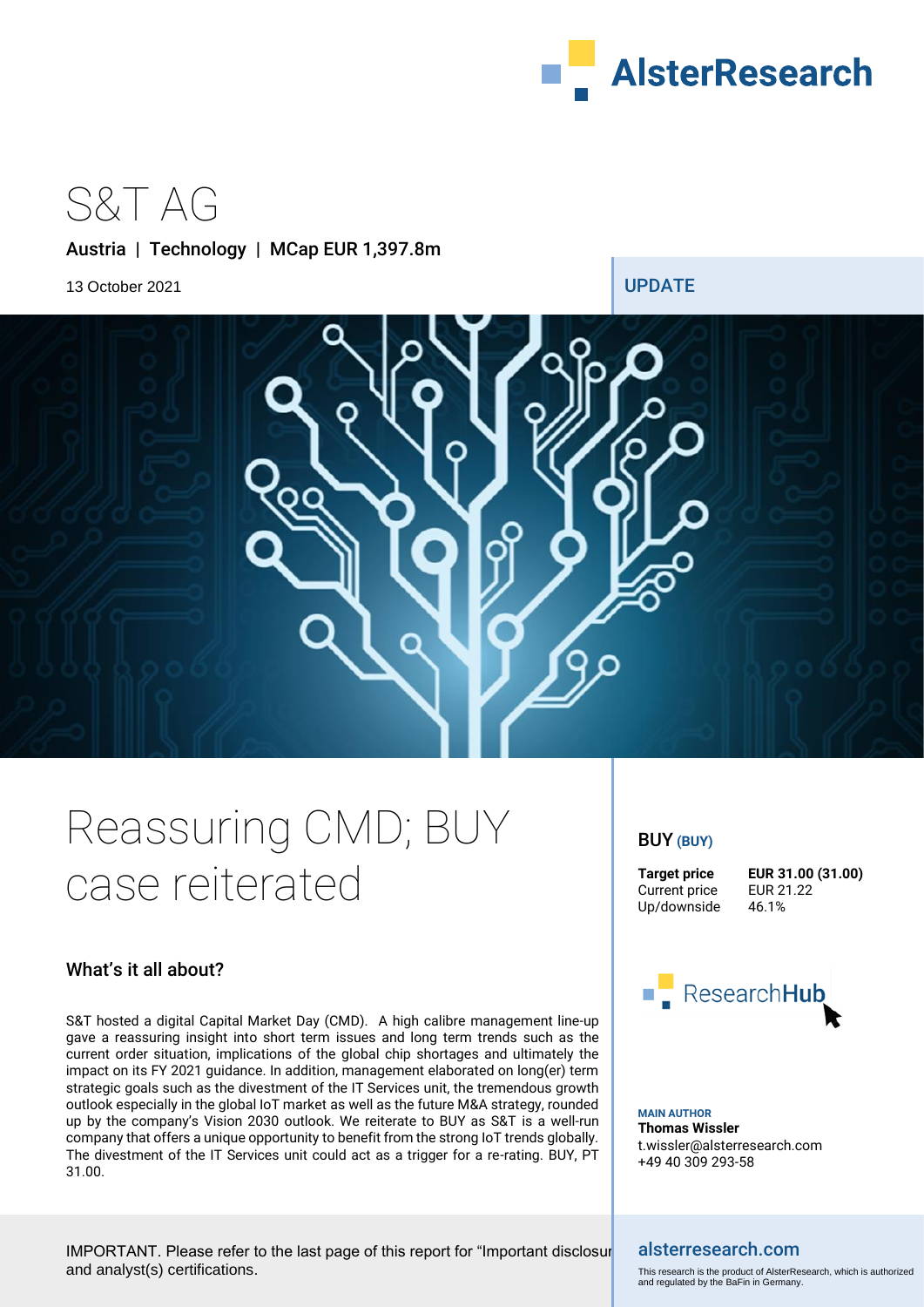

# S&T AG

# Austria | Technology | MCap EUR 1,397.8m | EV EUR 1,463.8m

| BUY (BUY) | Target price<br>Current price<br>Up/downside | EUR 31.00 (31.00)<br>EUR 21.22<br>46.1% | <b>MAIN AUTHOR</b><br><b>Thomas Wissler</b><br>t.wissler@alsterresearch.com |
|-----------|----------------------------------------------|-----------------------------------------|-----------------------------------------------------------------------------|
|           |                                              |                                         | +49 40 309 293-58                                                           |

# Reassuring Capital Markets Day; Reiterate to BUY

During a digital CMD, S&T's top management gave insights into current issues as well as long term trends. In our view, the main key takeaways were:

**Chip shortage / Order situation** – The strong order momentum seen in Q1 and Q2 seems to prevail also in Q3. At the end of H1 2021, S&T reported a record order backlog of EUR 1.1bn. H1 order intake translated into a book-to-bill ratio of 1.35x. The pandemic-led recovery of the industry as well as progressing digitization across all industries should have led to continued strong order momentum in Q3. Nonetheless, the global chip shortage is likely to continue weighing on S&T's operations with EUR 40-100m in delayed shipments in 2021 (~5% of annual sales). On a positive note, the company's ability to raise prices somewhat cushions the effect on the bottom-line.

**Guidance adjustment** – Still, management downwardly tweaked its FY 2021 guidance, now expecting sales between EUR 1.33-1.4bn (prev. at least EUR 1.4bn) and an EBITDA between of EUR 133-140m (prev. min. EUR 140m). In our view, the cut in FY expectations look rather small, suggesting that S&T has reacted swiftly (e.g. redesigned products, increased inventory levels) in this changing environment. Also, management reiterated that pent-up demand might provide tailwinds in 2022 and sellers markets prompted price increases of some 6% as of Oct. 2021.

**Divestment of IT Service unit –** In addition, S&T gave insights into the planned strategic re-positioning of the company, namely the sole focus on the fast growing / high margin IoT business. Consequently, S&T aims for a divestment of its IT Services segment – the segment that tends to dilute overall growth rates and margins. With 2020 sales of EUR 575m and an EBITDA of EUR 40m (adj. EBITDA margin of 7.2%), IT Services account for 45% of total sales and 30% of total EBITDA. Hence, a potential divestment should be regarded as a real game changer for the company, as the underlying sales growth and earnings power of the remaining business should prompt higher earnings multiples in our view. S&T expects proceeds between EUR 550-700m (12x EBITDA multiple), with a potential closing by the end of 2022. *-continued-*

| <b>S&amp;T AG</b>    | 2018    | 2019    | 2020    | 2021E   | 2022E    | 2023E    |
|----------------------|---------|---------|---------|---------|----------|----------|
| Sales                | 990.9   | 1,122.9 | 1,254.8 | 1.392.8 | 1.561.1  | 1,686.0  |
| <b>Growth yoy</b>    | 12.3%   | 13.3%   | 11.7%   | 11.0%   | 12.1%    | 8.0%     |
| <b>EBITDA</b>        | 90.5    | 111.7   | 130.0   | 135.1   | 153.0    | 165.2    |
| EBIT                 | 61.5    | 61.8    | 68.6    | 81.8    | 102.4    | 115.8    |
| Net profit           | 45.0    | 49.1    | 55.6    | 63.6    | 82.3     | 94.1     |
| Net debt (net cash)  | $-52.7$ | 31.6    | 44.2    | $-33.4$ | $-110.5$ | $-185.7$ |
| Net debt/EBITDA      | $-0.6x$ | 0.3x    | 0.3x    | $-0.2x$ | $-0.7x$  | $-1.1x$  |
| <b>EPS</b> recurring | 0.70    | 0.75    | 0.84    | 0.97    | 1.25     | 1.43     |
| <b>DPS</b>           | 0.16    | 0.00    | 0.30    | 0.34    | 0.44     | 0.51     |
| Dividend yield       | 0.8%    | 0.0%    | 1.4%    | 1.6%    | 2.1%     | 2.4%     |
| Gross profit margin  | 36.5%   | 37.7%   | 37.7%   | 37.8%   | 37.9%    | 37.9%    |
| <b>EBITDA</b> margin | 9.1%    | 9.9%    | 10.4%   | 9.7%    | 9.8%     | 9.8%     |
| <b>EBIT</b> margin   | 6.2%    | 5.5%    | 5.5%    | 5.9%    | 6.6%     | 6.9%     |
| <b>ROCE</b>          | 11.4%   | 7.7%    | 8.3%    | 9.7%    | 12.4%    | 13.3%    |
| EV/EBITDA            | 14.9x   | 13.0x   | 11.3x   | 10.3x   | 8.6x     | 7.5x     |
| EV/EBIT              | 22.0x   | 23.5x   | 21.3x   | 17.0x   | 12.8x    | 10.7x    |
| <b>PER</b>           | 30.3x   | 28.5x   | 25.1x   | 22.0x   | 17.0x    | 14.9x    |
| FCF yield            | 2.0%    | 2.4%    | 7.9%    | 7.2%    | 7.7%     | 8.1%     |

Source: Company data, AlsterResearch



Source: Company data, AlsterResearch

| High/low 52 weeks       | 24.20 / 15.10 |  |  |
|-------------------------|---------------|--|--|
| <b>Price/Book Ratio</b> | 3.5x          |  |  |
| Ticker / Symbols        |               |  |  |
| <b>ISIN</b>             | AT0000A0E9W5  |  |  |
| <b>WKN</b>              | A0X9EJ        |  |  |
| Bloomberg               | SANT:GR       |  |  |

### **Changes in estimates**

|       |     | <b>Sales</b> | <b>EBIT</b> | <b>EPS</b> |
|-------|-----|--------------|-------------|------------|
| 2021E | old | 1.443        | 90          | 1.07       |
|       |     | $-3.5%$      | $-8,7%$     | $-9.5%$    |
| 2022E | old | 1.592        | 107         | 1.31       |
|       |     | $-1.9%$      | $-4.0%$     | $-4.4%$    |
| 2023E | blo | 1.703        | 119         | 1.47       |
|       |     | $-1,0%$      | $-2.5%$     | $-2,7%$    |

### **Key share data**

| Number of shares: (in m pcs)            | 65.87  |
|-----------------------------------------|--------|
| Book value per share: (in EUR)          | 6.13   |
| $\emptyset$ trading volume: (12 months) | 48.500 |

### **Major shareholders**

| <b>Ennoconn Corporation</b>     | 26.6% |
|---------------------------------|-------|
| <b>Allianz Global Investors</b> | 5.0%  |
| <b>Free Float</b>               | 68.4% |

### **Company description**

S&T is an Austria-based technology company. It provides end-to-end IT services, including consulting, integration and support services. In the IoT segment, it provides products and solutions such as industrial PCs and embedded boards installed with proprietary software. Germany, Austria, Switzerland, France, Eastern Europe and North America are its core markets.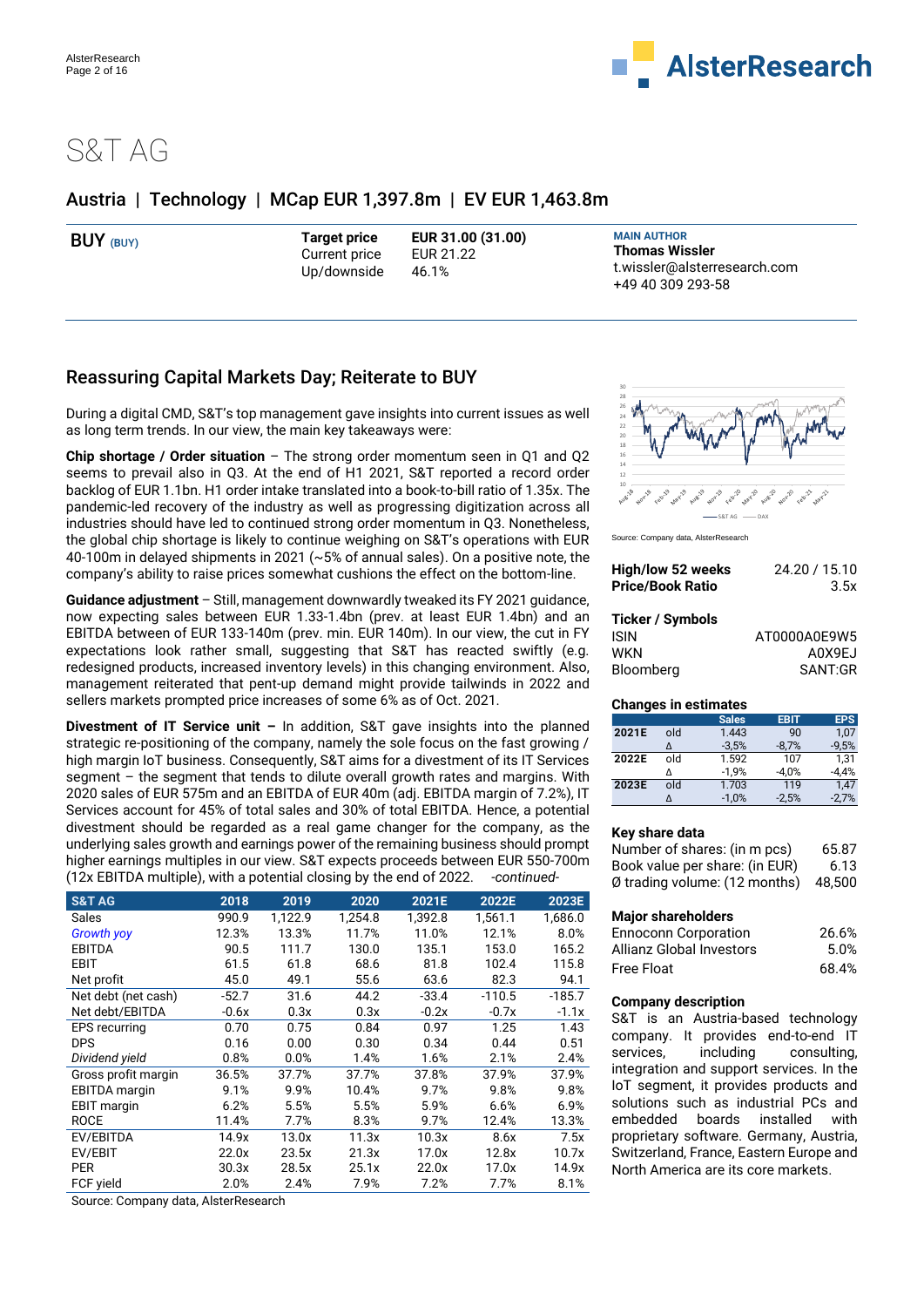

#### **IT Services Segment (cont'ed)**



Source: S&T AG

**Growth outlook** – Especially once the IT Services segment is divested, S&T's strong positioning within the global IoT market should become more evident. S&T is among the top 5 players within the industrial IoT segment. The total addressable market (TAM) is likely to grow by a staggering 14% p.a. (2020-2025) with the number of IoT devices growing even disproportionately by – on average 31% p.a. to 75bn devices in 2025.



Source: S&T AG

**Vision 2030** – In total, S&T reiterated its Vision 2030 targets which aim at EBITDA margins above 15% (9.7% eAR) and gross margins >50%. Besides the potential divestment of the IT Services unit, S&T aims for further external growth in order to achieve these goals. According to the company, three targets have been identified with sales > EUR 500m. At least one major closing has been envisaged for 2022. Targeted 60% of the proceeds from the IT Services divestment are for value accretive acquisitions with the remainder being earmarked for further share buy backs and/or dividends.

**Conclusion – This year's Capital Markets Day was a reassuring event highlighting the tremendous mid- to long-term opportunities for S&T. Management seems to be willing and capable of executing on its well-defined strategy. In our view, a rerating of the stock looks imminent as none of this potential is currently adequately reflected in the current share price. We therefore reiterate our BUY recommendation with unchanged PT of EUR 31.00.**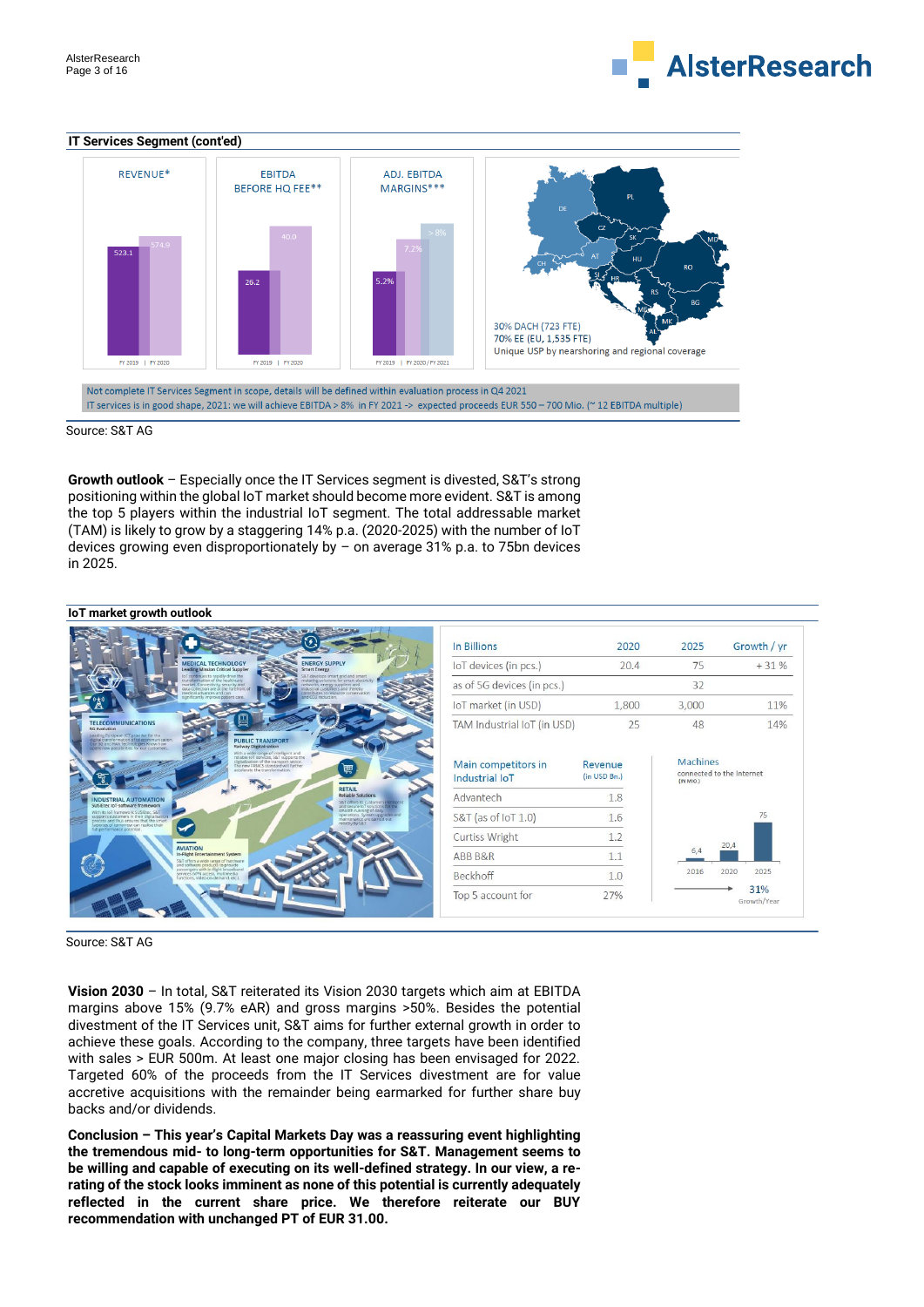

# **Quarterly table**

| P&L data                  | Q3 2019 | Q4 2019 | Q1 2020 | Q2 2020 | Q3 2020 | Q4 2020 | Q1 2021 | Q2 2021 |
|---------------------------|---------|---------|---------|---------|---------|---------|---------|---------|
| <b>Sales</b>              | 279.4   | 369.7   | 270.1   | 268.6   | 297.7   | 418.4   | 294.1   | 306.5   |
| yoy growth in %           | 17.7%   | 11.7%   | 20.0%   | 8.0%    | 6.6%    | 13.2%   | 8.9%    | 14.1%   |
| Gross profit              | 109.6   | 131.9   | 111.6   | 107.2   | 110.8   | 143.8   | 120.3   | 121.0   |
| Gross margin in %         | 39.2%   | 35.7%   | 41.3%   | 39.9%   | 37.2%   | 34.4%   | 40.9%   | 39.5%   |
| <b>EBITDA</b>             | 27.4    | 40.0    | 23.2    | 27.0    | 31.7    | 46.4    | 28.2    | 30.1    |
| <b>EBITDA</b> margin in % | 9.8%    | 10.8%   | 8.6%    | 10.0%   | 10.7%   | 11.1%   | 9.6%    | 9.8%    |
| <b>EBIT</b>               | 14.5    | 24.9    | 9.4     | 13.1    | 17.2    | 27.1    | 12.7    | 13.9    |
| <b>EBIT</b> margin in %   | 5.2%    | 6.7%    | 3.5%    | 4.9%    | 5.8%    | 6.5%    | 4.3%    | 4.5%    |
| <b>EBT</b>                | 12.2    | 22.1    | 9.1     | 11.9    | 15.3    | 24.4    | 10.8    | 11.5    |
| taxes paid                | 1.5     | 0.6     | 0.6     | 1.9     | 3.3     | 0.2     | 1.1     | 1.1     |
| tax rate in %             | 12.6%   | 2.7%    | 6.7%    | 16.1%   | 21.6%   | 0.9%    | 10.4%   | 9.2%    |
| net profit                | 10.8    | 20.1    | 9.5     | 10.1    | 11.8    | 24.2    | 10.1    | 10.4    |
| yoy growth in %           | 16.0%   | 3.5%    | 1.8%    | 14.4%   | 8.9%    | 20.4%   | 5.8%    | 2.9%    |
| <b>EPS</b>                | 0.16    | 0.31    | 0.15    | 0.16    | 0.18    | 0.37    | 0.16    | 0.16    |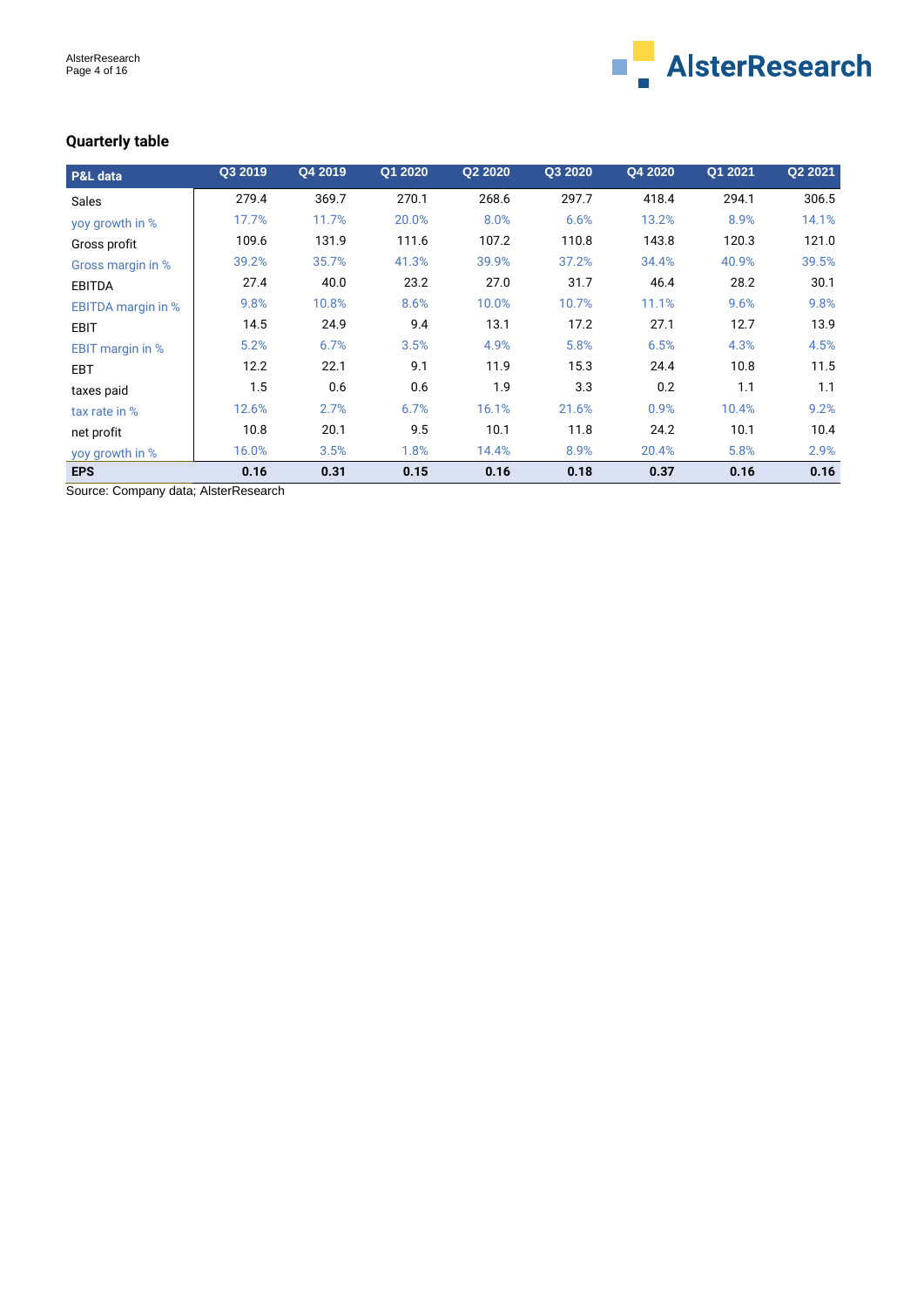

2023

# Investment case in six charts

|             | s8t                |                             |                  |                | kontron                     |                     |          | <b>C</b> kontron      |  |
|-------------|--------------------|-----------------------------|------------------|----------------|-----------------------------|---------------------|----------|-----------------------|--|
|             | <b>IT SERVICES</b> |                             |                  |                | <b>IOT SOLUTIONS EUROPE</b> |                     |          | IOT SOLUTIONS AMERICA |  |
|             |                    | $\mathcal{P}^{\mathcal{P}}$ |                  |                |                             |                     |          |                       |  |
| SERVICES EE | SERVICES DACH      | <b>INDUSTRIAL</b>           | <b>TRANSPORT</b> | <b>MEDICAL</b> | <b>COMMUNICATIONS</b>       | <b>SMART ENERGY</b> | IOT ASIA | IOT NORTH AMERICA     |  |
|             |                    |                             |                  |                |                             |                     |          |                       |  |

## **Growth projection until 2023E**

# $\overline{\mathbf{v}}$

> Organic growth in line with market growth per segment > Additional organic growth potential from the ITP programs

> More inorganic acquisitions based on reduced Corona prices







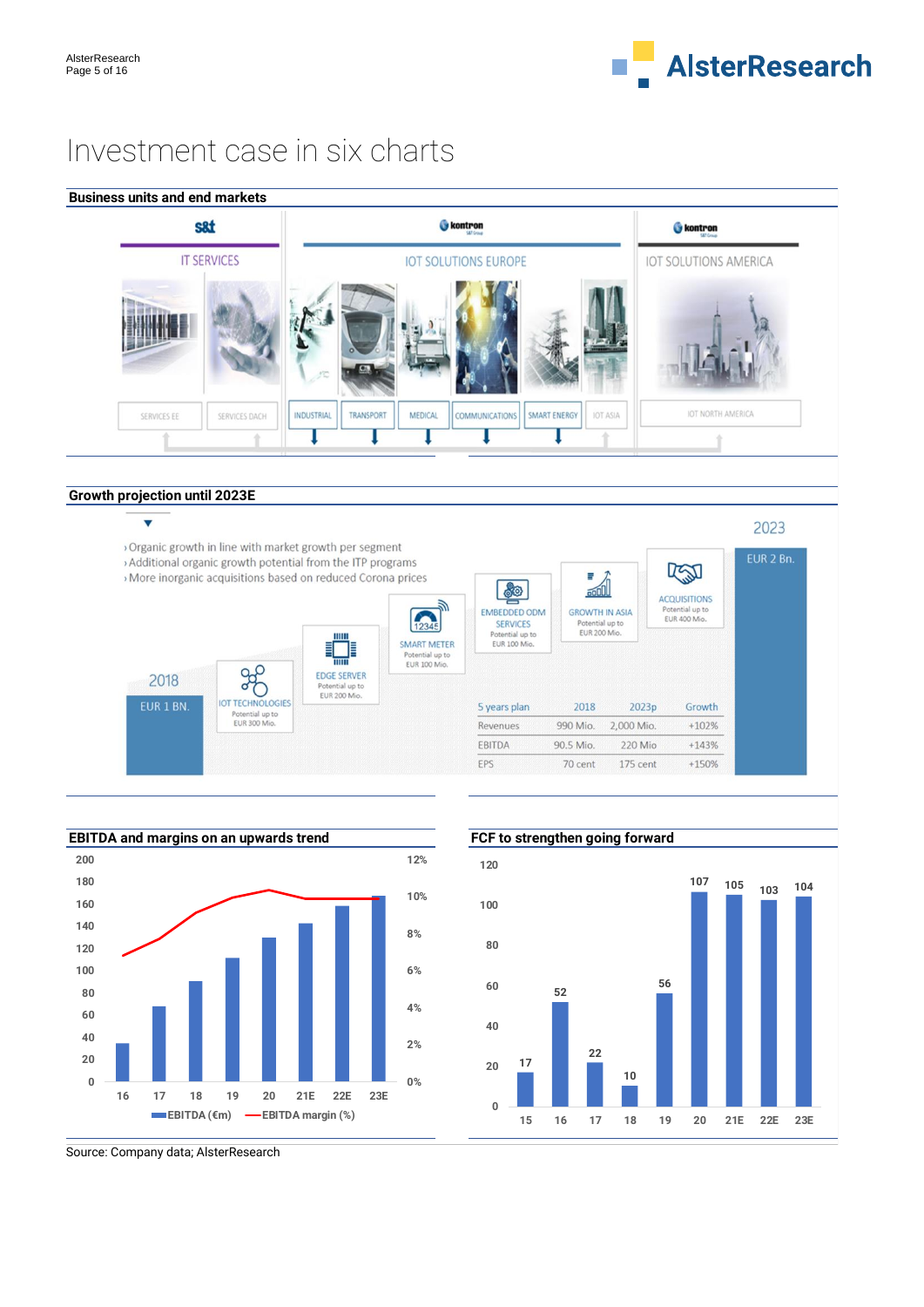

# SWOT-Analysis

## **Strengths**

- Strong and strategic partnership with Foxconn
- Offers comprehensive suite of solutions in IT Service business
- Strong presence in DACH and EE countries
- Has diversified clients and is present in multiple geographies, minimising concentration risk

## **Weaknesses**

- A large part of revenue accrues from IT Services segment, which is a lowmargin business and has low pricing power
- Lacks a scalable platform
- Avionics, one of its target IoT markets, is witnessing a rough phase due to travel restrictions

## **Opportunities**

- Has a strong presence in medical and transport segments of IoT market, which are expected to grow well
- Has sufficient liquidity and balance sheet strength to undertake acquisitions in current market where valuations are attractive
- Margin expansion, as focus shifts to higher margin IoT segment and proprietary products
- Expanding presence in China, one of the fastest-growing IoT markets

## **Threats**

- A relatively small player in the IoT market and could be hard pressed to defend its turf if a larger player enters its segment
- Dependent on Asia for hardware manufacturing and China for raw material. Geopolitical tension in the area could impair its supply chain
- Aggressive acquisitions could drag company's prospects if not properly synergized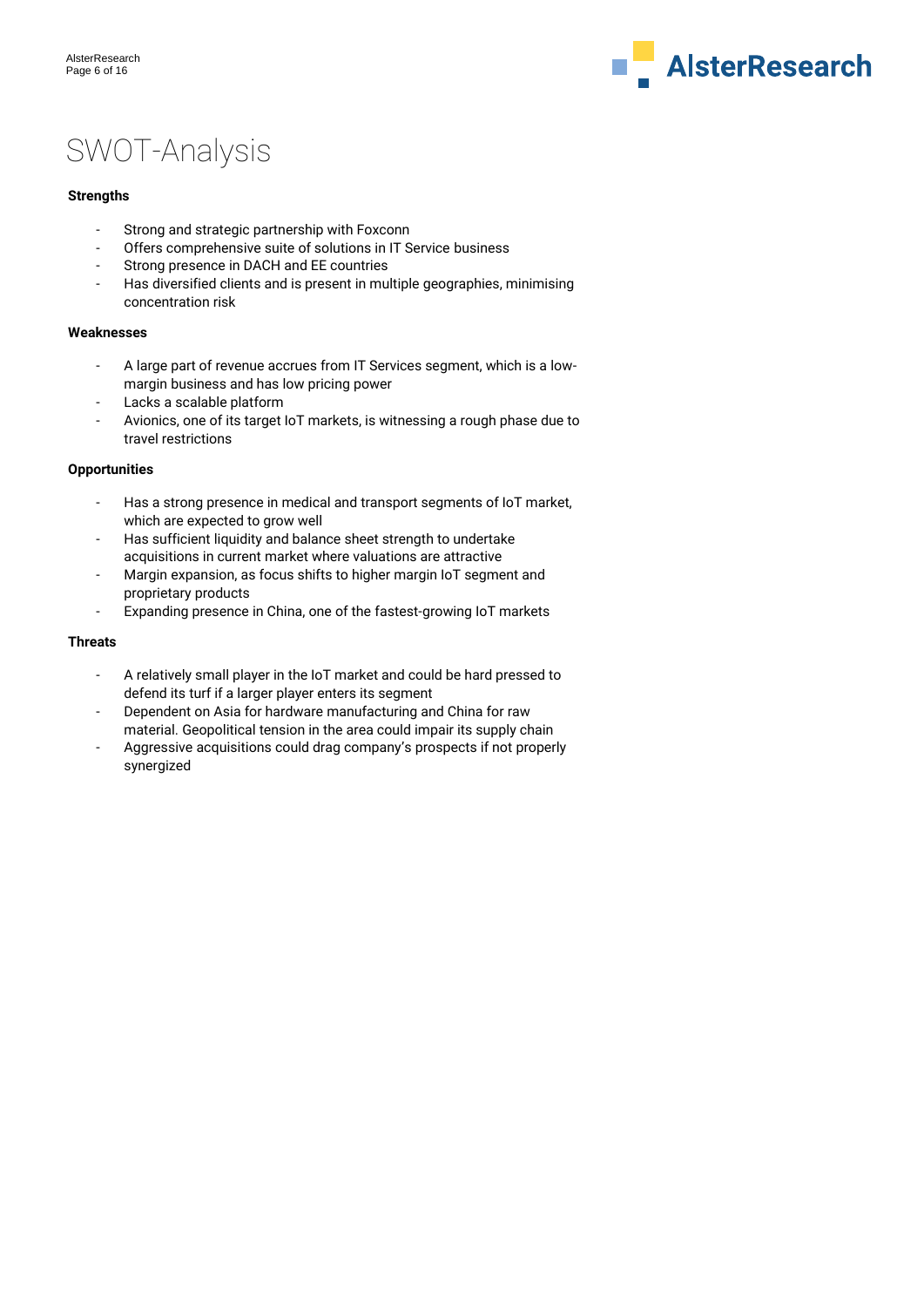

# Valuation

# DCF Model

The DCF model results in a **fair value of EUR 32.02 per share**:

**Top-line growth**: We expect S&T AG to continue benefitting from structural growth. Hence our growth estimates for 2021-28E is in the range of 7.7% p.a. The long-term growth rate is set at 2.0%.

**EBIT margins**. The scalable business model should allow for EBIT margins of 7% by 2023E, which look defendable given high competitive quality based on scale geography and expertise. Accordingly, we model approx. 7% EBIT margins in the long-term.

WACC. The averaged 1-, 3- and 5-year historical equity beta is calculated as 0.98. Unleverering and correcting for mean reversion yields an asset beta of 1.10. Combined with a risk free rate of 2.0% and an equity risk premium of 6.0% this yields cost of equity of 13.6%. With pre-tax cost of borrowing at 5.0%, a tax rate of 25.0% and target debt/equity of 1.0 this results in a long-term WACC of 8.6%.

| DCF (EUR m)<br>(except per share data and beta) | 2021E   | 2022E   | 2023E   | 2024E   | 2025E   | 2026E   | 2027E   | 2028E   | <b>Terminal</b><br>value |
|-------------------------------------------------|---------|---------|---------|---------|---------|---------|---------|---------|--------------------------|
| <b>NOPAT</b>                                    | 70.2    | 89.9    | 101.7   | 122.1   | 129.3   | 136.6   | 144.2   | 152.1   |                          |
| Depreciation & Amort.                           | 53.3    | 50.6    | 49.4    | 49.2    | 50.5    | 52.0    | 53.7    | 55.7    |                          |
| Change in working capital                       | 8.1     | $-2.4$  | $-1.7$  | $-3.1$  | $-1.3$  | $-1.3$  | $-1.4$  | $-1.5$  |                          |
| Chg. in long-term provisions                    | 10.7    | 12.2    | 9.0     | 17.0    | 6.9     | 7.3     | 7.7     | 8.0     |                          |
| Capex                                           | $-37.7$ | $-42.2$ | $-45.6$ | $-51.9$ | $-54.5$ | $-57.3$ | $-60.1$ | $-63.1$ |                          |
| Cash flow                                       | 104.6   | 108.1   | 112.9   | 133.3   | 130.9   | 137.4   | 144.1   | 151.2   | 2,319.7                  |
| Present value                                   | 102.7   | 97.5    | 93.7    | 101.9   | 92.1    | 88.9    | 85.8    | 82.8    | 1.274.8                  |
| WACC                                            | 8.8%    | 8.8%    | 8.8%    | 8.7%    | 8.7%    | 8.7%    | 8.7%    | 8.7%    | 8.6%                     |

| DCF per share derived from        |         | DCF avg. growth and earning       |
|-----------------------------------|---------|-----------------------------------|
|                                   |         | Planning horizon avg. revenue     |
| Total present value               | 2.020.1 | Terminal value growth (2028E      |
| Mid-year adj. total present value | 2.106.5 | <b>Terminal year ROCE</b>         |
| Net debt / cash at start of year  | 44.2    | <b>Terminal year WACC</b>         |
| <b>Financial assets</b>           | 68.6    |                                   |
| Provisions and off b/s debt       | 21.8    | <b>Terminal WACC derived from</b> |
|                                   |         |                                   |
| Equity value                      | 2.109.1 | Cost of borrowing (before tax     |
| No. of shares outstanding         | 65.9    | Long-term tax rate                |
|                                   |         | Equity beta                       |
| Discounted cash flow / share      | 32.02   | Unlevered beta (industry or co    |
| upside/(downside)                 | 50.9%   | Target debt / equity              |

| DUT DEI SHAIE GEHVEU HUIH         |         | DUF avy. growth and earnings assumptions             |         |
|-----------------------------------|---------|------------------------------------------------------|---------|
|                                   |         | Planning horizon avg. revenue growth (2021E - 2028E) | 7.7%    |
| Total present value               | 2.020.1 | Terminal value growth (2028E - infinity)             | 2.0%    |
| Mid-year adj. total present value | 2,106.5 | <b>Terminal year ROCE</b>                            | 14.4%   |
| Net debt / cash at start of year  | 44.2    | <b>Terminal year WACC</b>                            | 8.6%    |
| Financial assets                  | 68.6    |                                                      |         |
| Provisions and off b/s debt       | 21.8    | <b>Terminal WACC derived from</b>                    |         |
| Equity value                      | 2.109.1 | Cost of borrowing (before taxes)                     | $5.0\%$ |
| No. of shares outstanding         | 65.9    | Long-term tax rate                                   | 25.0%   |
|                                   |         | Equity beta                                          | 0.98    |
| Discounted cash flow / share      | 32.02   | Unlevered beta (industry or company)                 | 1.10    |

| Discounted cash flow / share | 32.02 | Unlevered beta (industry or company) | 1.10  |
|------------------------------|-------|--------------------------------------|-------|
| upside/(downside)            | 50.9% | Target debt / equity                 | 1.0   |
|                              |       | Relevered beta                       | 1.93  |
|                              |       | Risk-free rate                       | 2.0%  |
|                              |       | Equity risk premium                  | 6.0%  |
| <b>Share price</b>           | 21.22 | Cost of equity                       | 13.6% |

## **Sensitivity analysis DCF**

|                    |         | Long term growth |      |      |      |      | Share of present value |       |
|--------------------|---------|------------------|------|------|------|------|------------------------|-------|
|                    |         | 0.0%             | 1.0% | 2.0% | 3.0% | 4.0% |                        |       |
| <b>WACC</b>        | 2.0%    | 22.1             | 23.4 | 24.9 | 26.9 | 29.4 | 2021E - 2024E          | 19.6% |
|                    | $1.0\%$ | 24.3             | 26.0 | 28.0 | 30.7 | 34.3 | 2025E - 2028E          | 17.3% |
| .≘ _ລ              | 0.0%    | 27.0             | 29.2 | 32.0 | 35.8 | 41.2 | terminal value         | 63.1% |
| Change<br>(%-point | $-1.0%$ | 30.5             | 33.4 | 37.5 | 43.2 | 52.1 |                        |       |
|                    | $-2.0%$ | 35.0             | 39.2 | 45.2 | 54.6 | 71.0 |                        |       |

Source: AlsterResearch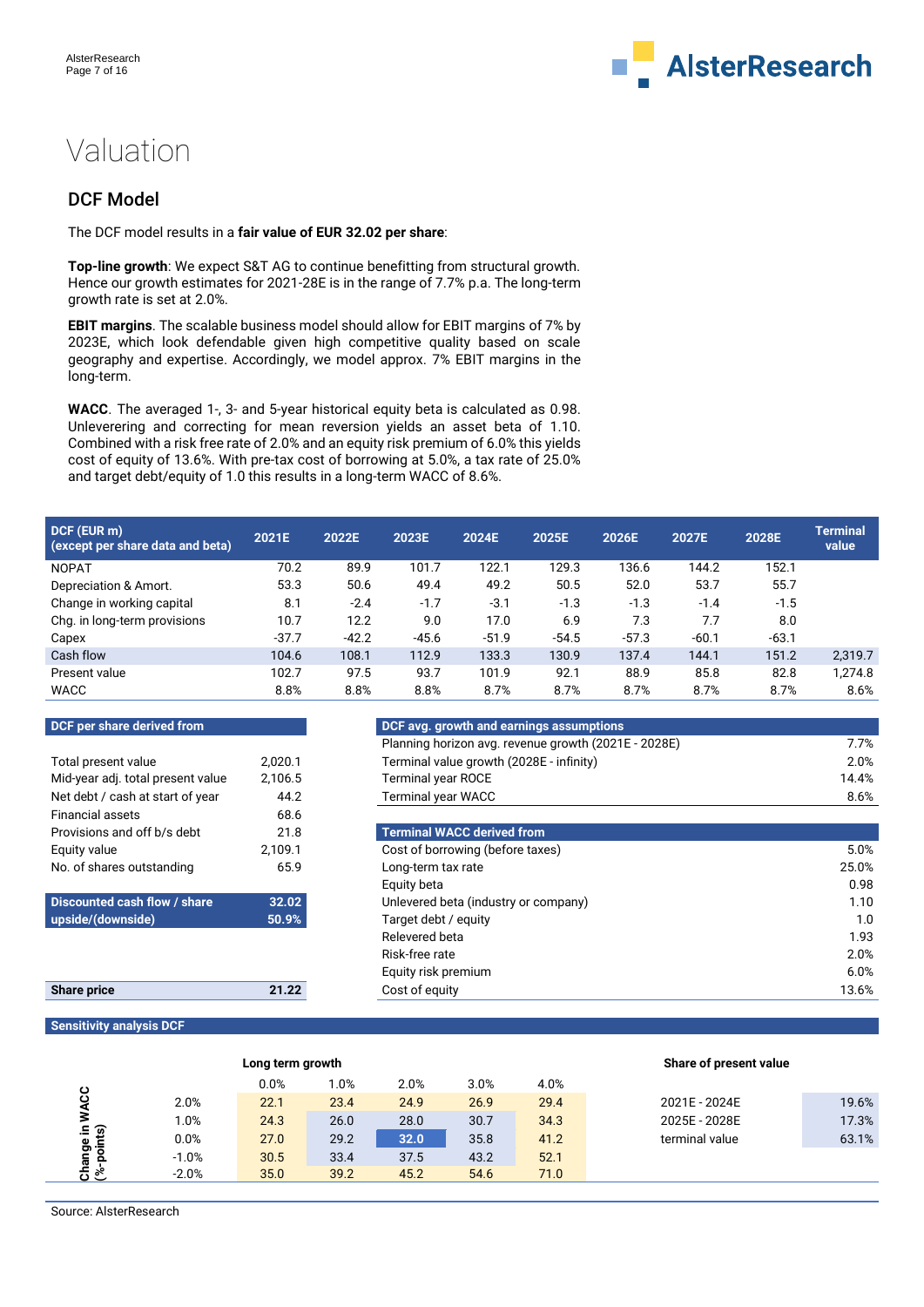

# FCF Yield Model

Due to the fact that companies rarely bear sufficient resemblance to peers in terms of geographical exposure, size or competitive strength and in order to adjust for the pitfalls of weak long-term visibility, an Adjusted Free Cash Flow analysis (Adjusted FCF) has been conducted.

The adjusted Free Cash Flow Yield results in a fair value between EUR 24.47 per share based on 2021E and EUR 43.25 per share on 2025E estimates. **We value S&T AG on 2022E, which derive at price target of EUR 31.00.** It thus supports the DCF based fair value calculations.

The main driver of this model is the level of return available to a controlling investor, influenced by the cost of that investors' capital (opportunity costs) and the purchase price – in this case the enterprise value of the company. Here, the adjusted FCF yield is used as a proxy for the required return and is defined as EBITDA less minority interest, taxes and investments required to maintain existing assets (maintenance capex).

| <b>FCF yield in EURm</b>       |                            | 2021E   | 2022E    | 2023E    | 2024E    | 2025E    |
|--------------------------------|----------------------------|---------|----------|----------|----------|----------|
|                                |                            |         |          |          |          |          |
| <b>EBITDA</b>                  |                            | 135.1   | 153.0    | 165.2    | 188.3    | 197.7    |
| - Maintenance capex            |                            | 33.8    | 34.7     | 36.6     | 38.9     | 42.1     |
| - Minorities                   |                            | $-0.6$  | $-0.8$   | $-0.9$   | $-1.2$   | $-1.2$   |
| - tax expenses                 |                            | 11.1    | 12.2     | 13.9     | 17.5     | 18.5     |
| = Adjusted FCF                 |                            | 90.8    | 106.9    | 115.6    | 133.1    | 138.3    |
|                                |                            |         |          |          |          |          |
| <b>Actual Market Cap</b>       |                            | 1,397.8 | 1,397.8  | 1,397.8  | 1,397.8  | 1,397.8  |
| + Net debt (cash)              |                            | $-33.4$ | $-110.5$ | $-185.7$ | $-280.3$ | $-363.9$ |
| + Pension provisions           |                            | 24.2    | 27.1     | 29.3     | 33.3     | 35.0     |
| + Off B/S financing            |                            | 0.0     | $0.0\,$  | 0.0      | 0.0      | 0.0      |
| - Financial assets             |                            | 68.6    | 68.6     | 68.6     | 68.6     | 68.6     |
| - Acc. dividend payments       |                            | 19.8    | 42.4     | 71.6     | 105.1    | 147.0    |
| <b>EV Reconciliations</b>      |                            | $-97.6$ | $-194.4$ | $-296.6$ | $-420.6$ | $-544.5$ |
| = Actual EV'                   |                            | 1,300.2 | 1,203.4  | 1,101.2  | 977.2    | 853.3    |
|                                |                            |         |          |          |          |          |
| <b>Adjusted RW_FCF yield</b>   |                            | 7.0%    | 8.9%     | 10.5%    | 13.6%    | 16.2%    |
| base hurdle rate               |                            | 6.0%    | 6.0%     | 6.0%     | 6.0%     | 6.0%     |
| <b>ESG</b> adjustment          |                            | 0.0%    | 0.0%     | 0.0%     | 0.0%     | 0.0%     |
| adjusted hurdle rate           |                            | 6.0%    | 6.0%     | 6.0%     | 6.0%     | 6.0%     |
| <b>Fair EV</b>                 |                            | 1,514.0 | 1,781.2  | 1,927.1  | 2,218.7  | 2,304.7  |
| - EV Reconciliations           |                            | $-97.6$ | $-194.4$ | $-296.6$ | $-420.6$ | $-544.5$ |
| <b>Fair Market Cap</b>         |                            | 1,611.6 | 1,975.6  | 2,223.7  | 2,639.2  | 2,849.1  |
|                                |                            |         |          |          |          |          |
| No. of shares (million)        |                            | 65.9    | 65.9     | 65.9     | 65.9     | 65.9     |
| FV per share in EUR            |                            | 24.47   | 29.99    | 33.76    | 40.07    | 43.25    |
|                                | Premium (-) / discount (+) | 15.3%   | 41.3%    | 59.1%    | 88.8%    | 103.8%   |
|                                |                            |         |          |          |          |          |
| <b>Sensitivity analysis FV</b> |                            |         |          |          |          |          |
|                                |                            |         |          |          |          |          |
|                                | 4.0%                       | 36.0    | 43.5     | 48.4     | 56.9     | 60.7     |
|                                | 5.0%                       | 29.1    | 35.4     | 39.6     | 46.8     | 50.3     |
| <b>Adjusted</b><br>hurdle rate | 6.0%                       | 24.5    | 30.0     | 33.8     | 40.1     | 43.3     |
|                                | 7.0%                       | 21.2    | 26.1     | 29.6     | 35.3     | 38.3     |
|                                | 8.0%                       | 18.7    | 23.2     | 26.4     | 31.6     | 34.5     |

Source: AlsterResearch

Simply put, the model assumes that investors require companies to generate a minimum return on the investor's purchase price. The required after-tax return equals the model's hurdle rate of 6%. Anything less suggests the stock is expensive; anything more suggests the stock is cheap. **ESG adjustments might be applicable, based on the overall Leeway ESG Score. A high score indicates high awareness for environmental, social or governance issues and thus might lower the overall risk an investment in the company might carry. A low score on the contrary might increase the risk of an investment and might therefore trigger a higher required hurdle rate.**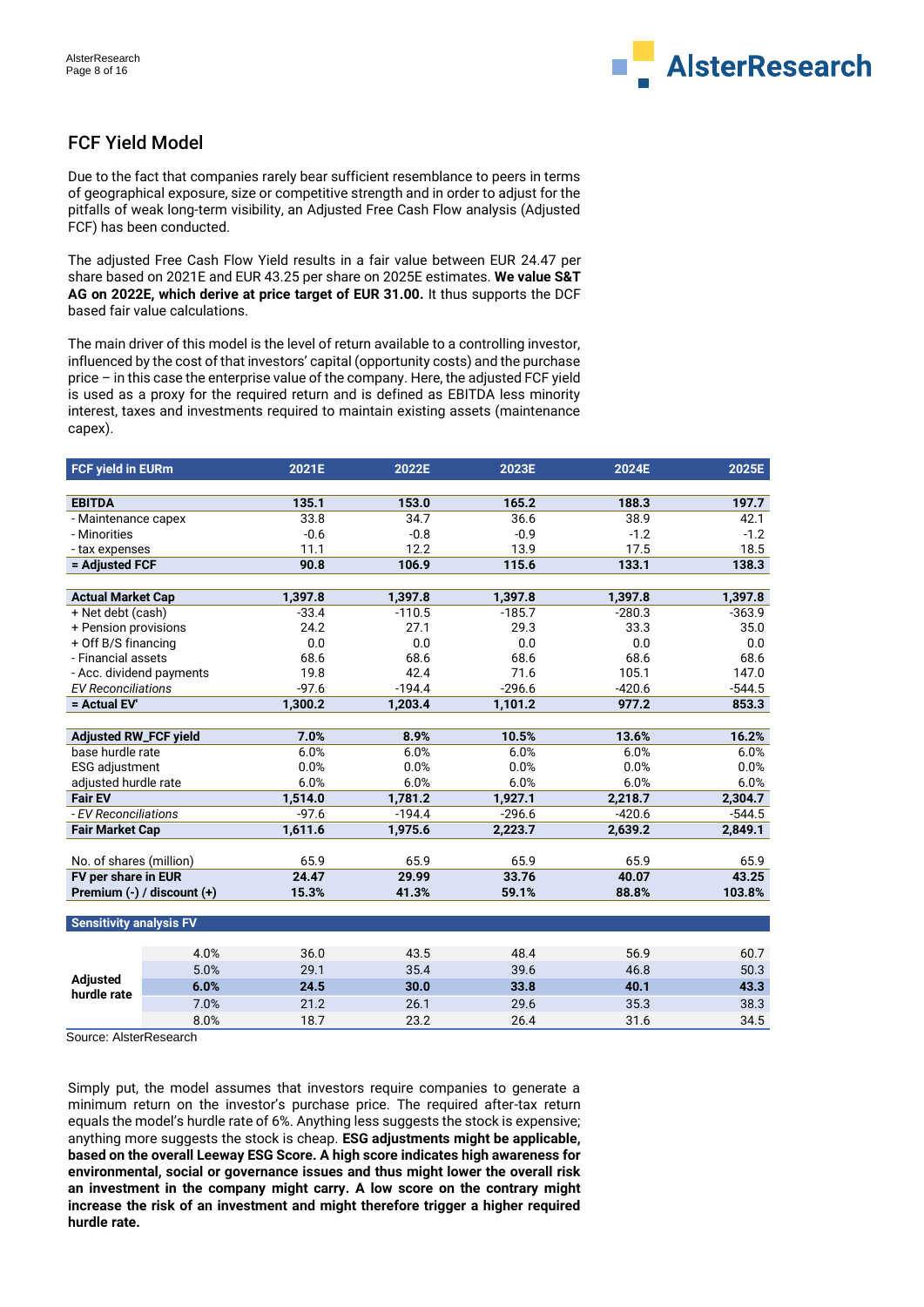

# Financials in six charts



# **Sales vs. EBITDA margin development EPS, DPS in EUR & yoy EPS growth**









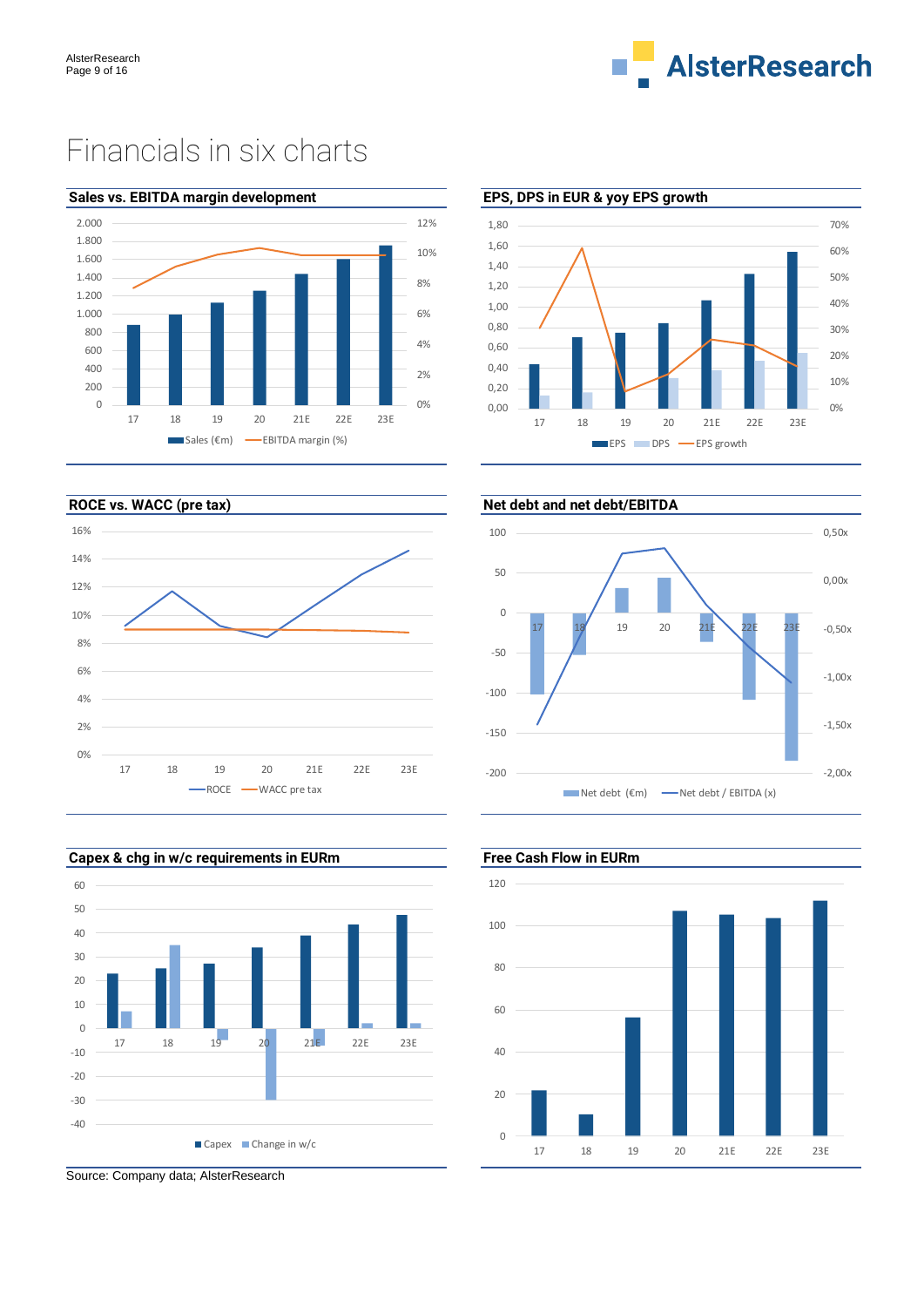

# Financials

| <b>Profit and loss (EUR m)</b>                     | 2018    | 2019    | 2020    | 2021E   | 2022E   | 2023E   |
|----------------------------------------------------|---------|---------|---------|---------|---------|---------|
| <b>Net sales</b>                                   | 990.9   | 1,122.9 | 1,254.8 | 1,392.8 | 1,561.1 | 1.686.0 |
| Sales growth                                       | 12.3%   | 13.3%   | 11.7%   | 11.0%   | 12.1%   | 8.0%    |
| Change in finished goods and work-in-process       | 15.1    | 15.5    | 17.6    | 0.0     | 0.0     | 0.0     |
| <b>Total sales</b>                                 | 1,006.0 | 1,138.4 | 1,272.4 | 1,392.8 | 1,561.1 | 1,686.0 |
| Material expenses                                  | 644.3   | 715.4   | 799.0   | 866.3   | 969.4   | 1,047.0 |
| <b>Gross profit</b>                                | 361.7   | 423.0   | 473.4   | 526.5   | 591.7   | 639.0   |
| Other operating income                             | 7.5     | 8.0     | 8.8     | 7.0     | 7.8     | 8.4     |
| Personnel expenses                                 | 194.6   | 245.2   | 273.3   | 303.6   | 340.3   | 367.5   |
| Other operating expenses                           | 84.0    | 74.2    | 78.8    | 94.7    | 106.2   | 114.6   |
| <b>EBITDA</b>                                      | 90.5    | 111.7   | 130.0   | 135.1   | 153.0   | 165.2   |
| Depreciation                                       | 8.2     | 49.9    | 30.9    | 33.8    | 34.7    | 36.6    |
| <b>EBITA</b>                                       | 82.3    | 61.8    | 99.1    | 101.3   | 118.2   | 128.6   |
| Amortisation of goodwill and intangible assets     | 20.8    | 0.0     | 30.5    | 19.5    | 15.8    | 12.8    |
| <b>EBIT</b>                                        | 61.5    | 61.8    | 68.6    | 81.8    | 102.4   | 115.8   |
| <b>Financial result</b>                            | $-5.2$  | $-7.7$  | $-7.9$  | $-7.7$  | $-8.7$  | $-8.7$  |
| Recurring pretax income from continuing operations | 56.3    | 54.1    | 60.7    | 74.1    | 93.7    | 107.1   |
| Extraordinary income/loss                          | 0.0     | 0.0     | 0.0     | 0.0     | 0.0     | 0.0     |
| Earnings before taxes                              | 56.3    | 54.1    | 60.7    | 74.1    | 93.7    | 107.1   |
| Taxes                                              | 7.9     | 4.6     | 6.1     | 11.1    | 12.2    | 13.9    |
| Net income from continuing operations              | 48.5    | 49.5    | 54.6    | 63.0    | 81.5    | 93.2    |
| Result from discontinued operations (net of tax)   | 0.0     | 0.0     | 0.0     | 0.0     | 0.0     | 0.0     |
| <b>Net income</b>                                  | 48.5    | 49.5    | 54.6    | 63.0    | 81.5    | 93.2    |
| Minority interest                                  | $-3.5$  | $-0.4$  | 1.0     | 0.6     | 0.8     | 0.9     |
| Net profit (reported)                              | 45.0    | 49.1    | 55.6    | 63.6    | 82.3    | 94.1    |
| Average number of shares                           | 64.33   | 65.87   | 65.87   | 65.87   | 65.87   | 65.87   |
| <b>EPS reported</b>                                | 0.70    | 0.75    | 0.84    | 0.97    | 1.25    | 1.43    |

| <b>Profit and loss (common size)</b>               | 2018  | 2019  | 2020  | 2021E | 2022E | 2023E |
|----------------------------------------------------|-------|-------|-------|-------|-------|-------|
| <b>Net sales</b>                                   | 100%  | 100%  | 100%  | 100%  | 100%  | 100%  |
| Change in finished goods and work-in-process       | 2%    | 1%    | 1%    | 0%    | 0%    | 0%    |
| <b>Total sales</b>                                 | 102%  | 101%  | 101%  | 100%  | 100%  | 100%  |
| Material expenses                                  | 65%   | 64%   | 64%   | 62%   | 62%   | 62%   |
| <b>Gross profit</b>                                | 36%   | 38%   | 38%   | 38%   | 38%   | 38%   |
| Other operating income                             | 1%    | 1%    | 1%    | 1%    | 0%    | 1%    |
| Personnel expenses                                 | 20%   | 22%   | 22%   | 22%   | 22%   | 22%   |
| Other operating expenses                           | 8%    | 7%    | 6%    | 7%    | 7%    | 7%    |
| <b>EBITDA</b>                                      | 9%    | 10%   | 10%   | 10%   | 10%   | 10%   |
| Depreciation                                       | 1%    | 4%    | 2%    | 2%    | 2%    | 2%    |
| <b>EBITA</b>                                       | 8%    | 6%    | 8%    | 7%    | 8%    | 8%    |
| Amortisation of goodwill and intangible assets     | 2%    | $0\%$ | 2%    | 1%    | 1%    | 1%    |
| <b>EBIT</b>                                        | 6%    | 6%    | 5%    | 6%    | 7%    | 7%    |
| <b>Financial result</b>                            | $-1%$ | $-1%$ | $-1%$ | $-1%$ | $-1%$ | $-1%$ |
| Recurring pretax income from continuing operations | 6%    | 5%    | 5%    | 5%    | 6%    | 6%    |
| Extraordinary income/loss                          | 0%    | 0%    | 0%    | 0%    | 0%    | 0%    |
| Earnings before taxes                              | 6%    | 5%    | 5%    | 5%    | 6%    | 6%    |
| Taxes                                              | 1%    | 0%    | 0%    | 1%    | 1%    | 1%    |
| Net income from continuing operations              | 5%    | 4%    | 4%    | 5%    | 5%    | 6%    |
| Result from discontinued operations (net of tax)   | 0%    | $0\%$ | 0%    | 0%    | 0%    | $0\%$ |
| <b>Net income</b>                                  | 5%    | 4%    | 4%    | 5%    | 5%    | 6%    |
| Minority interest                                  | $-0%$ | $-0%$ | 0%    | 0%    | 0%    | $0\%$ |
| Net profit (reported)                              | 5%    | 4%    | 4%    | 5%    | 5%    | 6%    |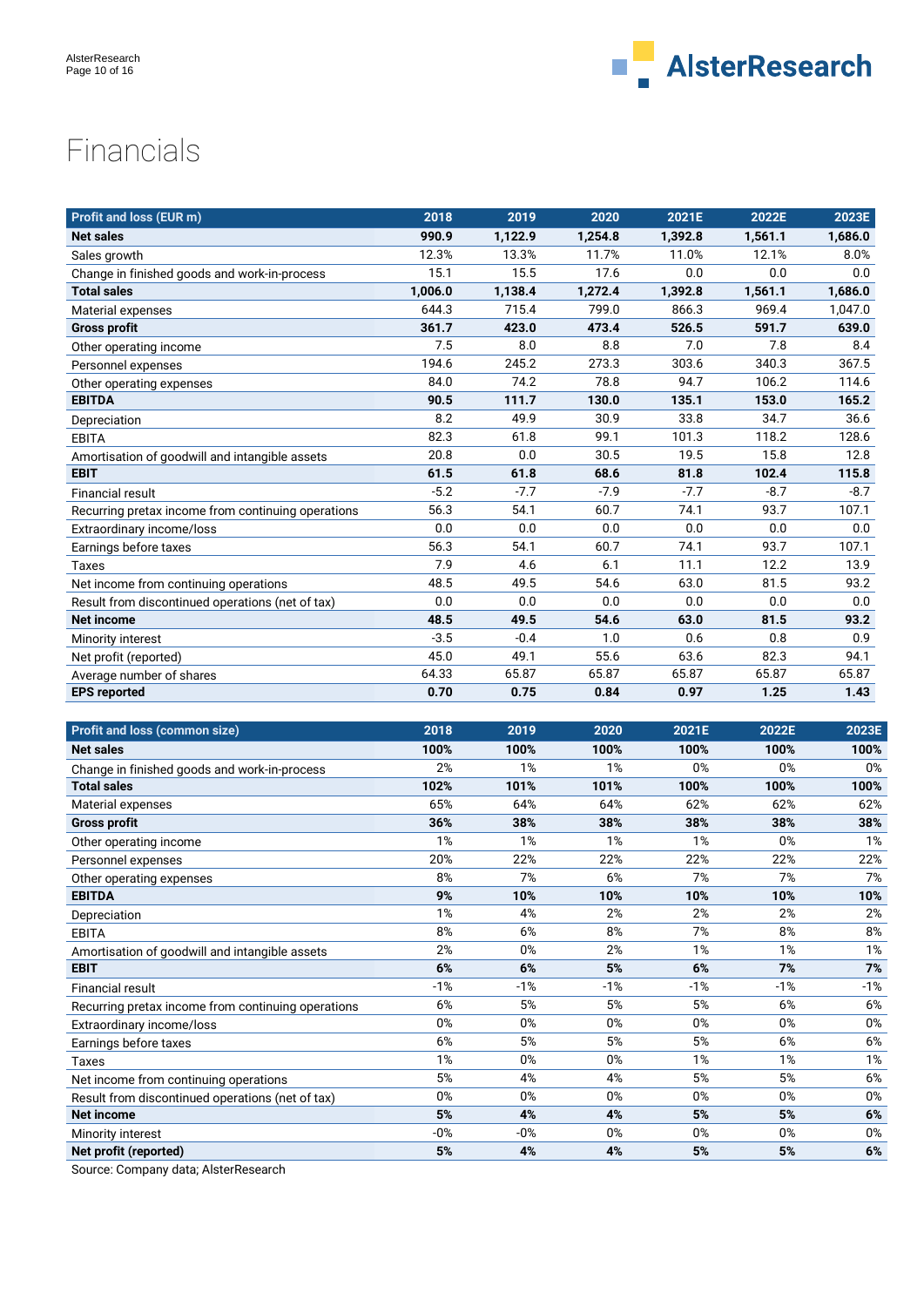

| <b>Balance sheet (EUR m)</b>                              | 2018  | 2019    | 2020    | 2021E   | 2022E   | 2023E   |
|-----------------------------------------------------------|-------|---------|---------|---------|---------|---------|
| Intangible assets (exl. Goodwill)                         | 87.6  | 100.5   | 102.8   | 83.3    | 67.4    | 54.6    |
| Goodwill                                                  | 120.0 | 194.4   | 199.5   | 199.5   | 199.5   | 199.5   |
| Property, plant and equipment                             | 37.1  | 99.8    | 135.1   | 139.0   | 146.4   | 155.4   |
| <b>Financial assets</b>                                   | 47.8  | 62.5    | 68.6    | 68.6    | 68.6    | 68.6    |
| <b>FIXED ASSETS</b>                                       | 292.5 | 457.2   | 506.0   | 490.3   | 481.9   | 478.1   |
| Inventories                                               | 130.8 | 146.8   | 159.9   | 168.5   | 188.6   | 203.7   |
| Accounts receivable                                       | 207.0 | 239.4   | 228.0   | 267.1   | 299.4   | 323.3   |
| Other current assets                                      | 18.5  | 21.1    | 24.6    | 24.6    | 24.6    | 24.6    |
| Liquid assets                                             | 171.8 | 322.0   | 285.6   | 323.4   | 310.5   | 355.7   |
| Deferred taxes                                            | 0.0   | 0.0     | 0.0     | 0.0     | 0.0     | 0.0     |
| Deferred charges and prepaid expenses                     | 27.5  | 39.4    | 42.6    | 47.3    | 53.0    | 57.2    |
| <b>CURRENT ASSETS</b>                                     | 555.5 | 768.5   | 740.7   | 830.9   | 876.1   | 964.5   |
| <b>TOTAL ASSETS</b>                                       | 847.9 | 1,225.7 | 1,246.6 | 1,321.2 | 1,358.0 | 1,442.6 |
| <b>SHAREHOLDERS EQUITY</b>                                | 356.0 | 372.7   | 404.0   | 447.2   | 506.2   | 570.1   |
| <b>MINORITY INTEREST</b>                                  | 11.3  | 12.4    | 5.4     | 5.4     | 5.4     | 5.4     |
| Long-term debt                                            | 79.4  | 267.1   | 263.7   | 250.0   | 200.0   | 100.0   |
| Provisions for pensions and similar obligations           | 5.6   | 19.9    | 21.8    | 24.2    | 27.1    | 29.3    |
| Other provisions                                          | 46.8  | 44.8    | 68.3    | 76.6    | 85.9    | 92.7    |
| <b>Non-current liabilities</b>                            | 131.9 | 331.8   | 353.8   | 350.8   | 313.0   | 222.0   |
| short-term liabilities to banks                           | 39.6  | 86.5    | 66.1    | 40.0    | 0.0     | 70.0    |
| Accounts payable                                          | 177.0 | 205.0   | 210.0   | 249.2   | 278.9   | 301.2   |
| Advance payments received on orders                       | 38.1  | 61.1    | 71.6    | 79.5    | 89.1    | 96.2    |
| Other liabilities (incl. from lease and rental contracts) | 55.6  | 109.0   | 85.7    | 95.1    | 106.6   | 115.1   |
| Deferred taxes                                            | 12.6  | 13.4    | 13.3    | 13.3    | 13.3    | 13.3    |
| Deferred income                                           | 25.9  | 33.8    | 36.7    | 40.7    | 45.6    | 49.3    |
| <b>Current liabilities</b>                                | 348.8 | 508.8   | 483.4   | 517.8   | 533.5   | 645.1   |
| TOTAL LIABILITIES AND SHAREHOLDERS EQUITY                 | 847.9 | 1,225.7 | 1,246.6 | 1,321.2 | 1,358.0 | 1,442.6 |

| <b>Balance sheet (common size)</b>                        | 2018 | 2019 | 2020 | 2021E | 2022E | 2023E |
|-----------------------------------------------------------|------|------|------|-------|-------|-------|
| Intangible assets (excl. Goodwill)                        | 10%  | 8%   | 8%   | 6%    | 5%    | 4%    |
| Goodwill                                                  | 14%  | 16%  | 16%  | 15%   | 15%   | 14%   |
| Property, plant and equipment                             | 4%   | 8%   | 11%  | 11%   | 11%   | 11%   |
| <b>Financial assets</b>                                   | 6%   | 5%   | 5%   | 5%    | 5%    | 5%    |
| <b>FIXED ASSETS</b>                                       | 34%  | 37%  | 41%  | 37%   | 35%   | 33%   |
| Inventories                                               | 15%  | 12%  | 13%  | 13%   | 14%   | 14%   |
| Accounts receivable                                       | 24%  | 20%  | 18%  | 20%   | 22%   | 22%   |
| Other current assets                                      | 2%   | 2%   | 2%   | 2%    | 2%    | 2%    |
| Liquid assets                                             | 20%  | 26%  | 23%  | 24%   | 23%   | 25%   |
| Deferred taxes                                            | 0%   | 0%   | 0%   | 0%    | 0%    | 0%    |
| Deferred charges and prepaid expenses                     | 3%   | 3%   | 3%   | 4%    | 4%    | 4%    |
| <b>CURRENT ASSETS</b>                                     | 66%  | 63%  | 59%  | 63%   | 65%   | 67%   |
| <b>TOTAL ASSETS</b>                                       | 100% | 100% | 100% | 100%  | 100%  | 100%  |
| <b>SHAREHOLDERS EQUITY</b>                                | 42%  | 30%  | 32%  | 34%   | 37%   | 40%   |
| <b>MINORITY INTEREST</b>                                  | 1%   | 1%   | 0%   | 0%    | 0%    | 0%    |
| Long-term debt                                            | 9%   | 22%  | 21%  | 19%   | 15%   | 7%    |
| Provisions for pensions and similar obligations           | 1%   | 2%   | 2%   | 2%    | 2%    | 2%    |
| Other provisions                                          | 6%   | 4%   | 5%   | 6%    | 6%    | 6%    |
| <b>Non-current liabilities</b>                            | 16%  | 27%  | 28%  | 27%   | 23%   | 15%   |
| short-term liabilities to banks                           | 5%   | 7%   | 5%   | 3%    | 0%    | 5%    |
| Accounts payable                                          | 21%  | 17%  | 17%  | 19%   | 21%   | 21%   |
| Advance payments received on orders                       | 4%   | 5%   | 6%   | 6%    | 7%    | 7%    |
| Other liabilities (incl. from lease and rental contracts) | 7%   | 9%   | 7%   | 7%    | 8%    | 8%    |
| Deferred taxes                                            | 1%   | 1%   | 1%   | 1%    | 1%    | 1%    |
| Deferred income                                           | 3%   | 3%   | 3%   | 3%    | 3%    | 3%    |
| <b>Current liabilities</b>                                | 41%  | 42%  | 39%  | 39%   | 39%   | 45%   |
| <b>TOTAL LIABILITIES AND SHAREHOLDERS EQUITY</b>          | 100% | 100% | 100% | 100%  | 100%  | 100%  |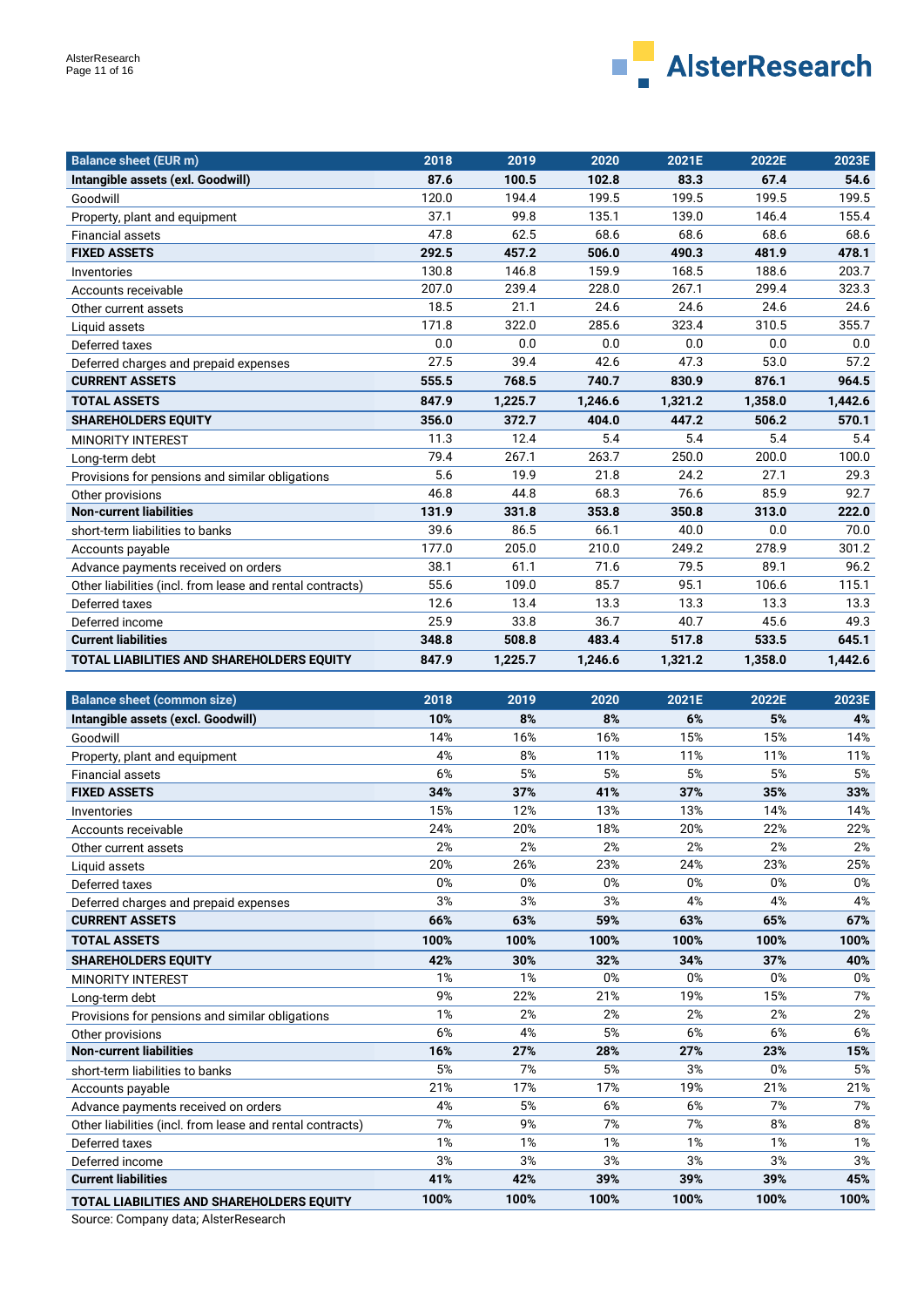

| Cash flow statement (EUR m)                     | 2018    | 2019    | 2020    | 2021E   | 2022E    | 2023E   |
|-------------------------------------------------|---------|---------|---------|---------|----------|---------|
| Net profit/loss                                 | 56.3    | 54.1    | 60.7    | 63.0    | 81.5     | 93.2    |
| Depreciation of fixed assets (incl. leases)     | 29.0    | 49.9    | 61.5    | 33.8    | 34.7     | 36.6    |
| Amortisation of goodwill                        | 0.0     | 0.0     | 0.0     | 0.0     | 0.0      | 0.0     |
| Amortisation of intangible assets               | 0.0     | 0.0     | 0.0     | 19.5    | 15.8     | 12.8    |
| Others                                          | $-14.8$ | $-25.5$ | $-11.1$ | 10.7    | 12.2     | 9.0     |
| Cash flow from operations before changes in w/c | 70.5    | 78.5    | 111.0   | 127.0   | 144.3    | 151.6   |
| Increase/decrease in inventory                  | $-4.1$  | $-1.4$  | 8.6     | $-8.7$  | $-20.1$  | $-15.1$ |
| Increase/decrease in accounts receivable        | $-22.2$ | 42.7    | 47.4    | $-39.1$ | $-32.3$  | $-24.0$ |
| Increase/decrease in accounts payable           | 2.1     | $-30.0$ | $-2.5$  | 39.2    | 29.7     | 22.3    |
| Increase/decrease in other w/c positions        | $-10.8$ | $-6.4$  | $-23.7$ | 16.7    | 20.3     | 15.1    |
| Increase/decrease in working capital            | $-35.0$ | 4.9     | 29.8    | 8.1     | $-2.4$   | $-1.7$  |
| Cash flow from operating activities             | 35.5    | 83.4    | 140.8   | 135.1   | 141.9    | 150.0   |
| <b>CAPEX</b>                                    | $-25.1$ | $-27.1$ | $-33.9$ | $-37.7$ | $-42.2$  | $-45.6$ |
| Payments for acquisitions                       | $-39.6$ | $-27.2$ | $-41.0$ | 0.0     | 0.0      | 0.0     |
| <b>Financial investments</b>                    | 0.5     | $-3.7$  | $-3.1$  | 0.0     | 0.0      | 0.0     |
| Income from asset disposals                     | 1.1     | 2.2     | 0.8     | 0.0     | 0.0      | 0.0     |
| <b>Cash flow from investing activities</b>      | $-63.1$ | $-55.8$ | $-77.2$ | $-37.7$ | $-42.2$  | $-45.6$ |
| Cash flow before financing                      | $-27.6$ | 27.6    | 63.6    | 97.4    | 99.7     | 104.4   |
| Increase/decrease in debt position              | 1.2     | 128.1   | $-40.9$ | $-39.8$ | $-90.0$  | $-30.0$ |
| Purchase of own shares                          | 0.0     | $-14.6$ | $-12.2$ | 0.0     | 0.0      | 0.0     |
| Capital measures                                | 0.0     | 0.0     | 1.4     | 0.0     | 0.0      | 0.0     |
| Dividends paid                                  | $-8.3$  | $-10.6$ | 0.0     | $-19.8$ | $-22.6$  | $-29.3$ |
| Others                                          | $-15.9$ | $-19.1$ | $-14.1$ | 0.0     | 0.0      | 0.0     |
| Effects of exchange rate changes on cash        | 0.3     | 1.1     | $-8.1$  | 0.0     | 0.0      | 0.0     |
| Cash flow from financing activities             | $-22.7$ | 84.9    | $-73.8$ | $-59.6$ | $-112.6$ | $-59.3$ |
| Increase/decrease in liquid assets              | $-50.3$ | 112.5   | $-10.2$ | 37.8    | $-12.9$  | 45.1    |
| Liquid assets at end of period                  | 152.6   | 265.2   | 255.0   | 292.8   | 279.9    | 325.0   |

Source: Company data; AlsterResearch

| <b>Regional sales split (EURm)</b> | 2018  | 2019    | 2020    | 2021E   | 2022E   | 2023E   |
|------------------------------------|-------|---------|---------|---------|---------|---------|
| Domestic                           | 98.4  | 102.9   | 115.0   | 127.6   | 143.1   | 154.5   |
| Europe (ex domestic)               | 540.0 | 600.6   | 671.2   | 745.0   | 835.1   | 901.9   |
| The Americas                       | 0.0   | 0.0     | 0.0     | 0.0     | 0.0     | 0.0     |
| Asia                               | 0.0   | 0.0     | 0.0     | 0.0     | 0.0     | 0.0     |
| Rest of World                      | 352.4 | 419.3   | 468.6   | 520.1   | 583.0   | 629.6   |
| <b>Total sales</b>                 | 990.9 | 1.122.9 | 1,254.8 | 1.392.8 | 1,561.1 | 1,686.0 |

| Regional sales split (common size) | 2018  | 2019  | 2020  | 2021E   | 2022E | 2023E |
|------------------------------------|-------|-------|-------|---------|-------|-------|
| Domestic                           | 9.9%  | 9.2%  | 9.2%  | 9.2%    | 9.2%  | 9.2%  |
| Europe (ex domestic)               | 54.5% | 53.5% | 53.5% | 53.5%   | 53.5% | 53.5% |
| The Americas                       | 0.0%  | 0.0%  | 0.0%  | $0.0\%$ | 0.0%  | 0.0%  |
| Asia                               | 0.0%  | 0.0%  | 0.0%  | 0.0%    | 0.0%  | 0.0%  |
| Rest of World                      | 35.6% | 37.3% | 37.3% | 37.3%   | 37.3% | 37.3% |
| <b>Total sales</b>                 | 100%  | 100%  | 100%  | 100%    | 100%  | 100%  |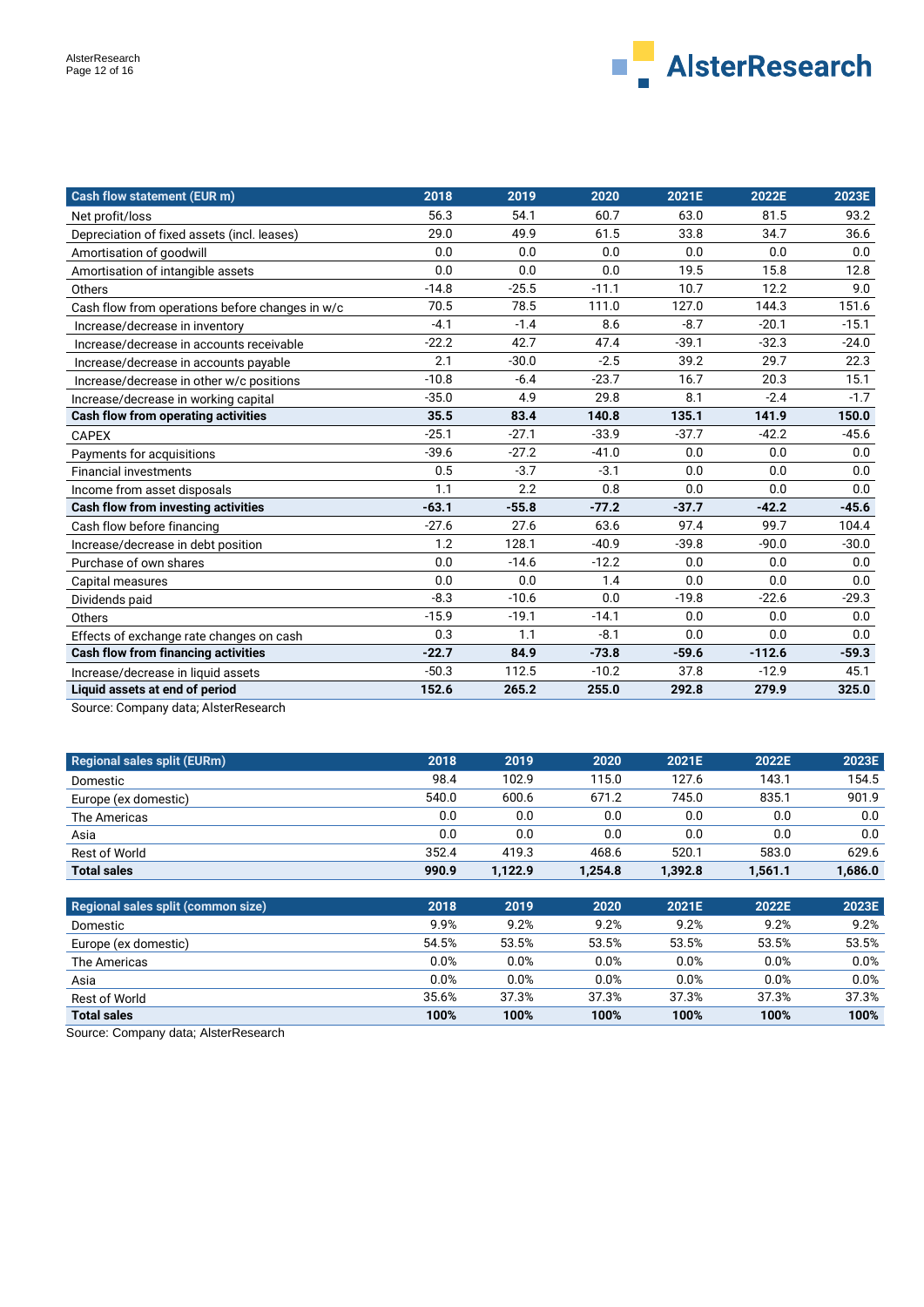

| Ratios                            | 2018     | 2019    | 2020    | 2021E   | 2022E    | 2023E    |
|-----------------------------------|----------|---------|---------|---------|----------|----------|
| Per share data                    |          |         |         |         |          |          |
| Earnings per share reported       | 0.70     | 0.75    | 0.84    | 0.97    | 1.25     | 1.43     |
| Cash flow per share               | 0.42     | 0.51    | 1.67    | 1.54    | 1.63     | 1.72     |
| Book value per share              | 5.53     | 5.66    | 6.13    | 6.79    | 7.68     | 8.65     |
| Dividend per share                | 0.16     | 0.00    | 0.30    | 0.34    | 0.44     | 0.51     |
| <b>Valuation</b>                  |          |         |         |         |          |          |
| P/E                               | 30.3x    | 28.5x   | 25.1x   | 22.0x   | 17.0x    | 14.9x    |
| P/CF                              | 50.0x    | 41.8x   | 12.7x   | 13.8x   | 13.0x    | 12.3x    |
| P/BV                              | 3.8x     | 3.8x    | 3.5x    | 3.1x    | 2.8x     | 2.5x     |
| Dividend yield (%)                | 0.8%     | 0.0%    | 1.4%    | 1.6%    | 2.1%     | 2.4%     |
| FCF yield (%)                     | 2.0%     | 2.4%    | 7.9%    | 7.2%    | 7.7%     | 8.1%     |
| EV/Sales                          | 1.4x     | 1.3x    | 1.2x    | 1.0x    | 0.8x     | 0.7x     |
| EV/EBITDA                         | 14.9x    | 13.0x   | 11.3x   | 10.3x   | 8.6x     | 7.5x     |
| EV/EBIT                           | 22.0x    | 23.5x   | 21.3x   | 17.0x   | 12.8x    | 10.7x    |
| Income statement (EURm)           |          |         |         |         |          |          |
| Sales                             | 990.9    | 1,122.9 | 1,254.8 | 1,392.8 | 1,561.1  | 1,686.0  |
| yoy chg in %                      | 12.3%    | 13.3%   | 11.7%   | 11.0%   | 12.1%    | 8.0%     |
| Gross profit                      | 361.7    | 423.0   | 473.4   | 526.5   | 591.7    | 639.0    |
| Gross margin in %                 | 36.5%    | 37.7%   | 37.7%   | 37.8%   | 37.9%    | 37.9%    |
| <b>EBITDA</b>                     | 90.5     | 111.7   | 130.0   | 135.1   | 153.0    | 165.2    |
| EBITDA margin in %                | 9.1%     | 9.9%    | 10.4%   | 9.7%    | 9.8%     | 9.8%     |
| EBIT                              | 61.5     | 61.8    | 68.6    | 81.8    | 102.4    | 115.8    |
| EBIT margin in %                  | 6.2%     | 5.5%    | 5.5%    | 5.9%    | 6.6%     | 6.9%     |
| Net profit                        | 45.0     | 49.1    | 55.6    | 63.6    | 82.3     | 94.1     |
| <b>Cash flow statement (EURm)</b> |          |         |         |         |          |          |
| CF from operations                | 35.5     | 83.4    | 140.8   | 135.1   | 141.9    | 150.0    |
| Capex                             | $-25.1$  | $-27.1$ | $-33.9$ | $-37.7$ | $-42.2$  | $-45.6$  |
| Maintenance Capex                 | 8.2      | 49.9    | 30.9    | 33.8    | 34.7     | 36.6     |
| Free cash flow                    | 10.4     | 56.3    | 106.9   | 97.4    | 99.7     | 104.4    |
| <b>Balance sheet (EURm)</b>       |          |         |         |         |          |          |
| Intangible assets                 | 207.6    | 294.9   | 302.3   | 282.7   | 266.9    | 254.1    |
| Tangible assets                   | 37.1     | 99.8    | 135.1   | 139.0   | 146.4    | 155.4    |
| Shareholders' equity              | 356.0    | 372.7   | 404.0   | 447.2   | 506.2    | 570.1    |
| Pension provisions                | 5.6      | 19.9    | 21.8    | 24.2    | 27.1     | 29.3     |
| Liabilities and provisions        | 171.5    | 418.3   | 419.9   | 390.8   | 313.0    | 292.0    |
| Net financial debt                | $-52.7$  | 31.6    | 44.2    | $-33.4$ | $-110.5$ | $-185.7$ |
| w/c requirements                  | 122.7    | 119.9   | 106.3   | 106.9   | 120.0    | 129.6    |
| <b>Ratios</b>                     |          |         |         |         |          |          |
| <b>ROE</b>                        | 13.6%    | 13.3%   | 13.5%   | 14.1%   | 16.1%    | 16.3%    |
| <b>ROCE</b>                       | 11.4%    | 7.7%    | 8.3%    | 9.7%    | 12.4%    | 13.3%    |
| Net gearing                       | $-14.8%$ | 8.5%    | 10.9%   | $-7.5%$ | $-21.8%$ | $-32.6%$ |
| Net debt / EBITDA                 | $-0.6x$  | 0.3x    | 0.3x    | $-0.2x$ | $-0.7x$  | $-1.1x$  |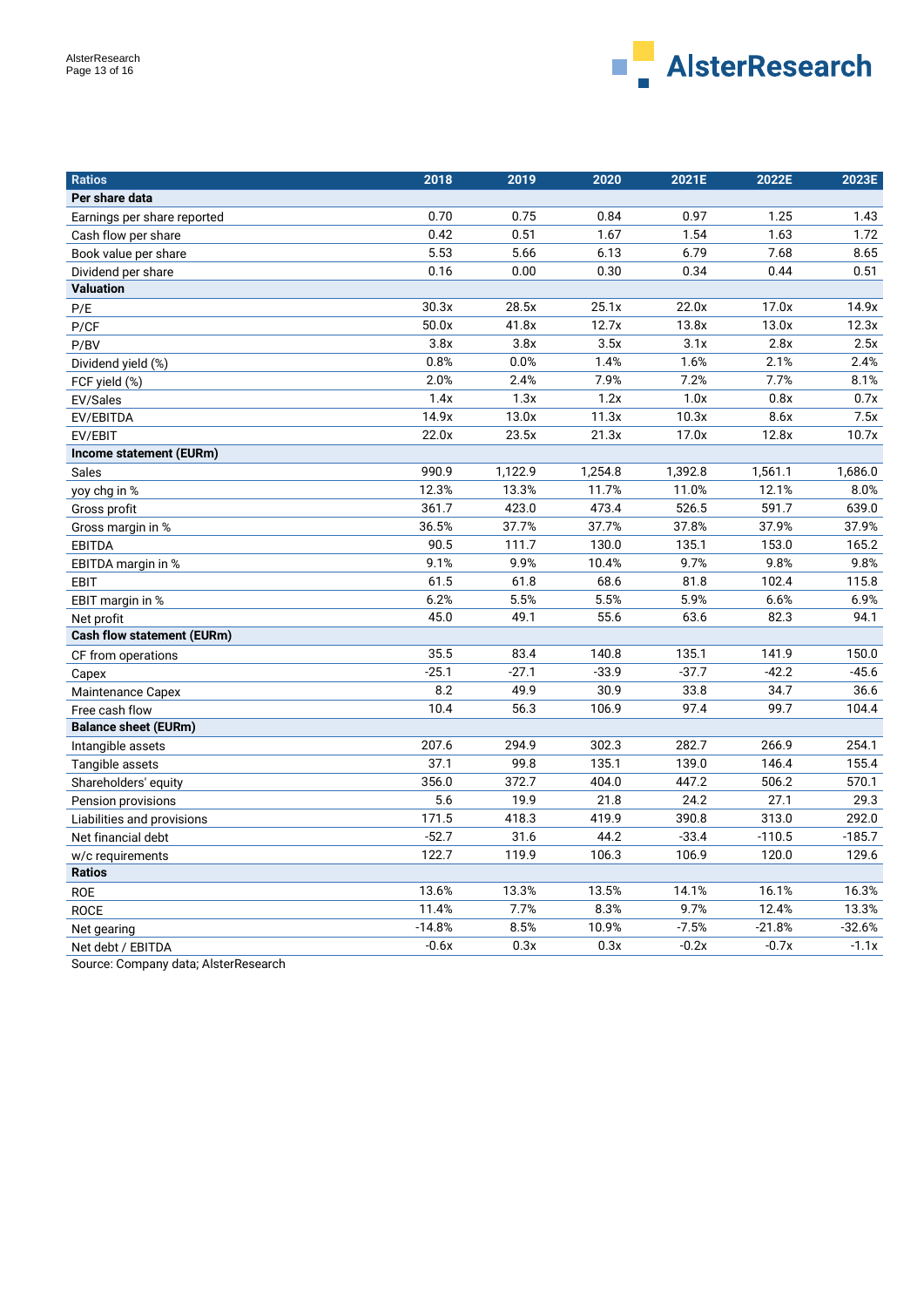

# Conflict of interests

Disclosures regarding research publications of SRH AlsterResearch AG pursuant to section 85 of the German Securities Trading Act (WpHG) and distributed in the UK under an EEA branch passport, subject to the FCA requirements on research recommendation disclosures It is essential that any research recommendation is fairly presented and discloses interests of indicates relevant conflicts of interest. Pursuant to section 85 of the German Securities Trading Act (WpHG) a research report has to point out possible conflicts of interest in connection with the analyzed company. Further to this, under the FCA's rules on research recommendations, any conflicts of interest in connection with the recommendation must be disclosed. A conflict of interest is presumed to exist in particular if SRH AlsterResearch AG

- (1) or its affiliate(s) (either in its own right or as part of a consortium) within the past twelve months, acquired the financial instruments of the analyzed company,
- (2) has entered into an agreement on the production of the research report with the analyzed company,
- (3) or its affiliate(s) has, within the past twelve months, been party to an agreement on the provision of investment banking services with the analyzed company or have received services or a promise of services under the term of such an agreement,
- (4) or its affiliate(s) holds a) 5% or more of the share capital of the analyzed company, or b) the analyzed company holds 5% or more of the share capital of SRH AlsterResearch AG or its affiliate(s),
- (5) or its affiliate(s) holds a net long (a) or a net short (b) position of 0.5% of the outstanding share capital of the analyzed company or derivatives thereof,
- (6) or its affiliate(s) is a market maker or liquidity provider in the financial instruments of the issuer,
- (7) or the analyst has any other significant financial interests relating to the analyzed company such as, for example, exercising mandates in the interest of the analyzed company or a significant conflict of interest with respect to the issuer,
- (8) The research report has been made available to the company prior to its publication. Thereafter, only factual changes have been made to the report.

Conflicts of interest that existed at the time when this research report was published:

| <b>Company</b> | <b>SHA</b><br>losure. |
|----------------|-----------------------|
| S&T AG         |                       |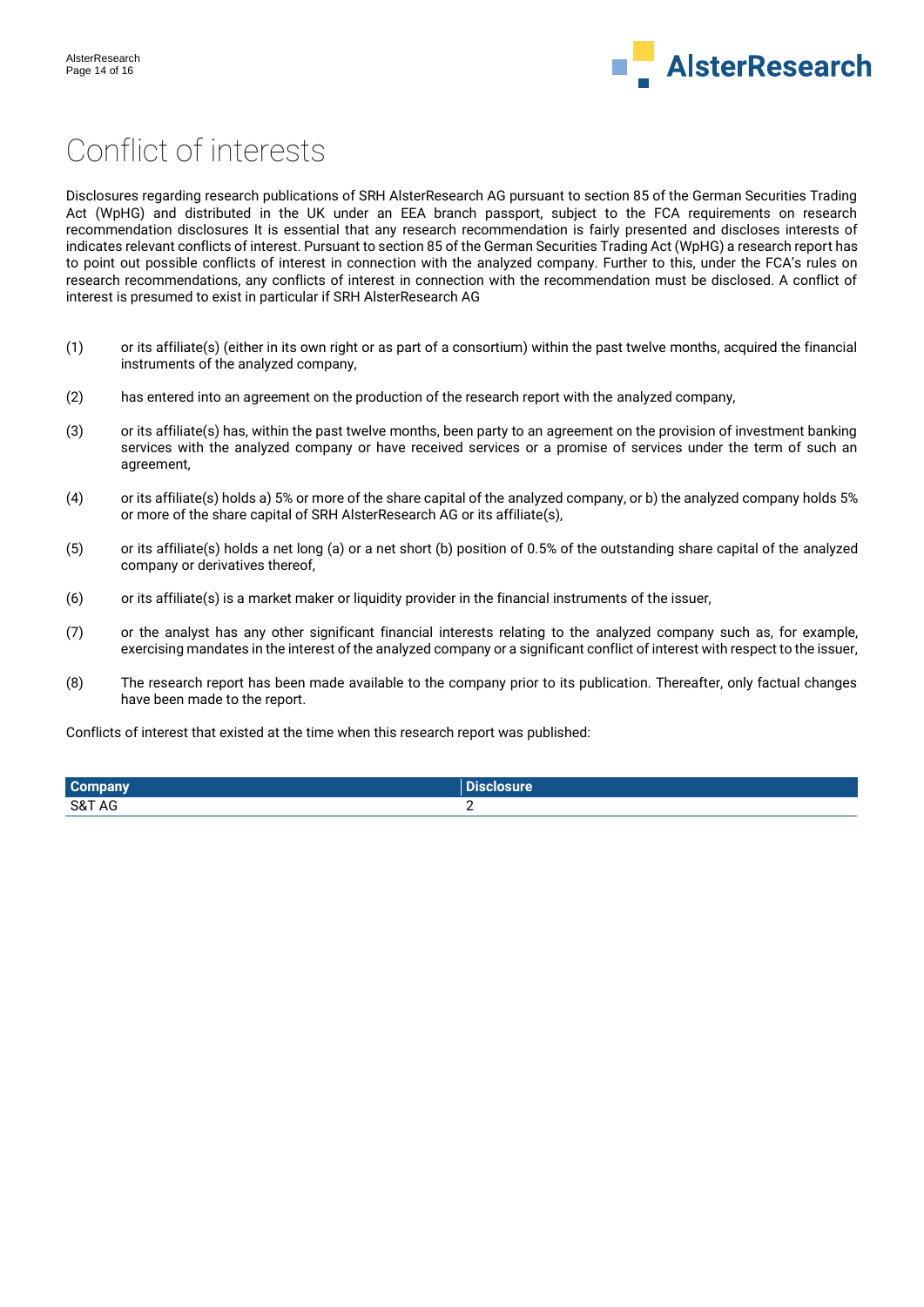

# Important disclosures

**1. General Information/Liabilities** This research report has been produced for the information purposes of institutional investors only, and is not in any way a personal recommendation, offer or solicitation to buy or sell the financial instruments mentioned herein. The document is confidential and is made available by SRH AlsterResearch AG, exclusively to selected recipients [in DE, GB, FR, CH, US, UK, Scandinavia, and Benelux or, in individual cases, also in other countries]. A distribution to private investors in the sense of the German Securities Trading Act (WpHG) is excluded. It is not allowed to pass the research report on to persons other than the intended recipient without the permission of SRH AlsterResearch AG. Reproduction of this document, in whole or in part, is not permitted without prior permission SRH AlsterResearch AG. All rights reserved. Under no circumstances shall SRH AlsterResearch AG, any of its employees involved in the preparation, have any liability for possible errors or incompleteness of the information included in this research report – neither in relation to indirect or direct nor consequential damages. Liability for damages arising either directly or as a consequence of the use of information, opinions and estimates is also excluded. Past performance of a financial instrument is not necessarily indicative of future performance.

**2. Responsibilities** This research report was prepared by the research analyst named on the front page (the "Producer"). The Producer is solely responsible for the views and estimates expressed in this report. The report has been prepared independently. The content of the research report was not influenced by the issuer of the analyzed financial instrument at any time. It may be possible that parts of the research report were handed out to the issuer for information purposes prior to the publication without any major amendments being made thereafter.

**3. Organizational Requirements** SRH AlsterResearch AG took internal organizational and regulative precautions to avoid or accordingly disclose possible conflicts of interest in connection with the preparation and distribution of the research report. All members of AlsterResearch AG involved in the preparation of the research report are subject to internal compliance regulations. No part of the Producer's compensation is directly or indirectly related to the preparation of this financial analysis. In case a research analyst or a closely related person is confronted with a conflict of interest, the research analyst is restricted from covering this company.

**4. Information Concerning the Methods of Valuation/Update** The determination of the fair value per share, i.e. the price target, and the resultant rating is done on the basis of the adjusted free cash flow (adj. FCF) method and on the basis of the discounted cash flow – DCF model. Furthermore, a peer group comparison is made. The adj. FCF method is based on the assumption that investors purchase assets only at a price (enterprise value) at which the operating cash flow return after taxes on this investment exceeds their opportunity costs in the form of a hurdle rate. The operating cash flow is calculated as EBITDA less maintenance capex and taxes. Within the framework of the DCF approach, the future free cash flows are calculated initially on the basis of a fictitious capital structure of 100% equity, i.e. interest and repayments on debt capital are not factored in initially. The adjustment towards the actual capital structure is done by discounting the calculated free cash flows with the weighted average cost of capital (WACC), which takes into account both the cost of equity capital and the cost of debt. After discounting, the calculated total enterprise value is reduced by the interestbearing debt capital in order to arrive at the equity value. Detailed information on the valuation principles and methods used and the underlying assumptions can be found a[t https://www.alsterresearch.com.](https://www.alsterresearch.com/) 

SRH AlsterResearch AG uses the following three-step rating system for the analyzed companies:

- **Buy**: Sustainable upside potential of more than 10% within 12 months
- **Sell**: Sustainable downside potential of more than 10% within 12 months.
- **Hold**: Upside/downside potential is limited. No immediate catalyst visible.

NB: The ratings of SRH AlsterResearch AG are not based on a performance that is expected to be "relative" to the market.

The decision on the choice of the financial instruments analyzed in this document was solely made by SRH AlsterResearch AG. The opinions and estimates in this research report are subject to change without notice. It is within the discretion of SRH AlsterResearch AG whether and when it publishes an update to this research report, but in general updates are created on a regular basis, after 6 months at the latest. A sensitivity analysis is included and published in company's initial studies.

#### **5. Date and time of first publication of the financial analysis** 13-Oct-21 09:41:09

#### **6. Risk information**

- Stock exchange investments and investments in companies (shares) are always speculative and involve the risk of total loss.
- This is particularly true in respect of investments in companies which are not established and/or small and have no established business or corporate assets.
- Share prices may fluctuate significantly. This is particularly true for shares with low liquidity (market breadth). Even small orders can have a significant impact on the share price.
- In the case of shares in narrow markets, it may also happen that there is no or very little actual trading there and that published prices are not based on actual trading but have only been provided by a stockbroker.
- In such markets a shareholder cannot expect to find a buyer for his shares at all and/or at reasonable prices. In such narrow markets there is a very high possibility of manipulating prices and in such markets there are often considerable price fluctuations.
- An investment in shares with low liquidity and low market capitalization is therefore highly speculative and represents a very high risk.
- There is no regulated market for unlisted shares and securities and a sale is not possible or only possible on an individual basis.

**7. Major Sources of Information** Part of the information required for this research report was made available by the issuer of the financial instrument. Furthermore, this report is based on publicly available sources (such as, for example, Bloomberg, Reuters, VWD-Trader and the relevant daily press) believed to be reliable. SRH AlsterResearch AG has checked the information for plausibility but not for accuracy or completeness.

**8. Competent Supervisory Authority** SRH AlsterResearch AG are under supervision of the BaFin – German Federal Financial Supervisory Authority (Bundesanstalt für Finanzdienstleistungsaufsicht), Graurheindorfer Straße 108, 53117 Bonn and Marie-Curie-Straße 24 – 28, 60439 Frankfurt a.M. This document is distributed in the UK under a MiFID EEA branch passport and in compliance with the applicable FCA requirements.

**9. Specific Comments for Recipients Outside of Germany** This research report is subject to the law of the Federal Republic of Germany. The distribution of this information to other states in particular to the USA, Canada, Australia and Japan may be restricted or prohibited by the laws applicable within this state.

**10. Miscellaneous** According to Article 4(1) No. i of the delegated regulation 2016/958 supplementing regulation 596/2014 of the European Parliament, further information regarding investment recommendations of the last 12 months are published free of charge under https://www.alsterresearch.com.